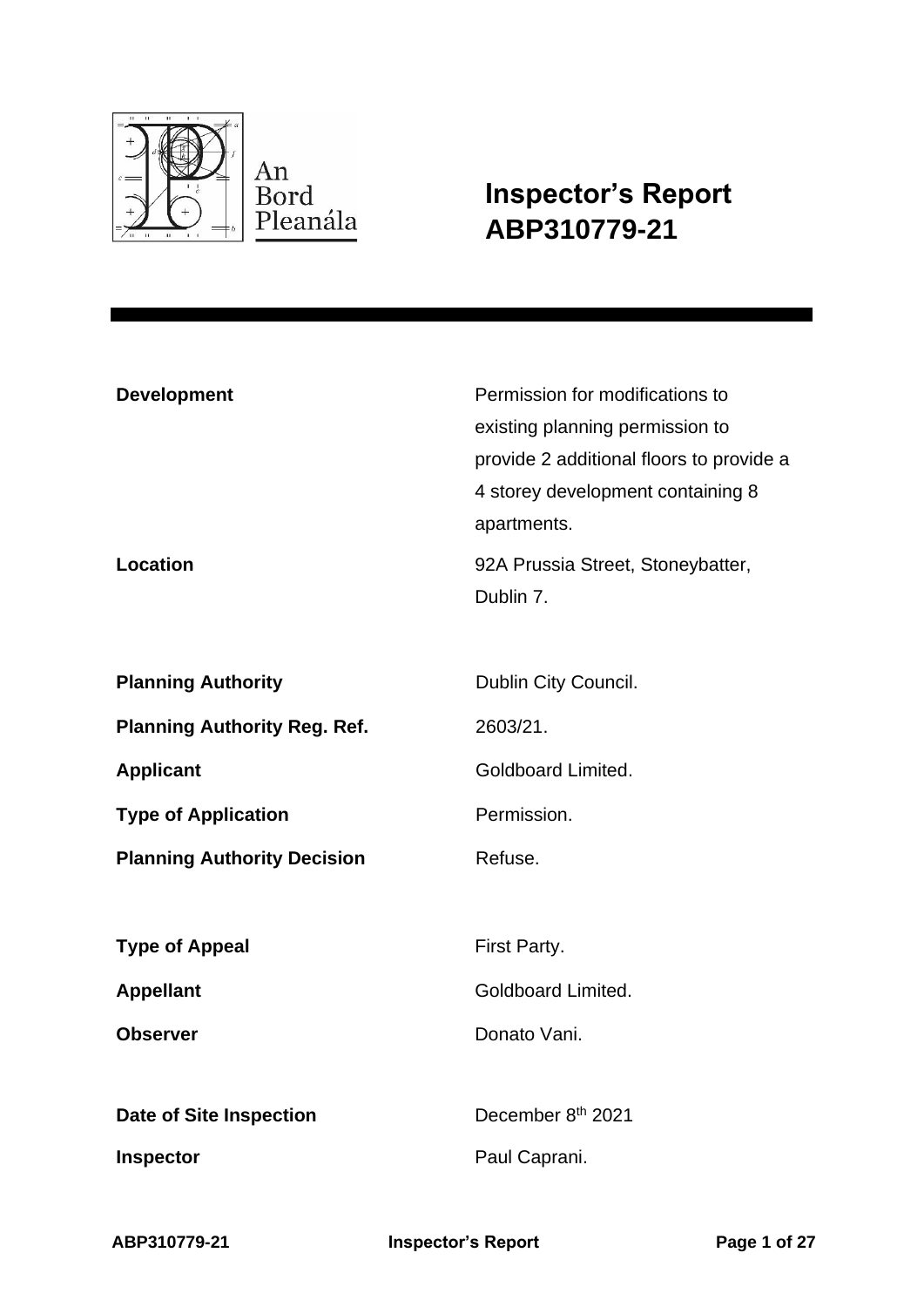# **Contents**

| 4.1. |                                                                  |
|------|------------------------------------------------------------------|
| 4.2. |                                                                  |
| 4.3. |                                                                  |
|      |                                                                  |
|      |                                                                  |
|      |                                                                  |
|      |                                                                  |
| 8.1. |                                                                  |
| 8.2. |                                                                  |
| 8.3. | Rebuilding Ireland Action Plan for Housing and Homelessness 14   |
| 8.4. | Sustainable Urban Housing Design Standards for New Apartments 14 |
|      |                                                                  |
| 10.0 |                                                                  |
| 11.0 |                                                                  |
| 12.0 |                                                                  |
| 13.0 |                                                                  |
|      |                                                                  |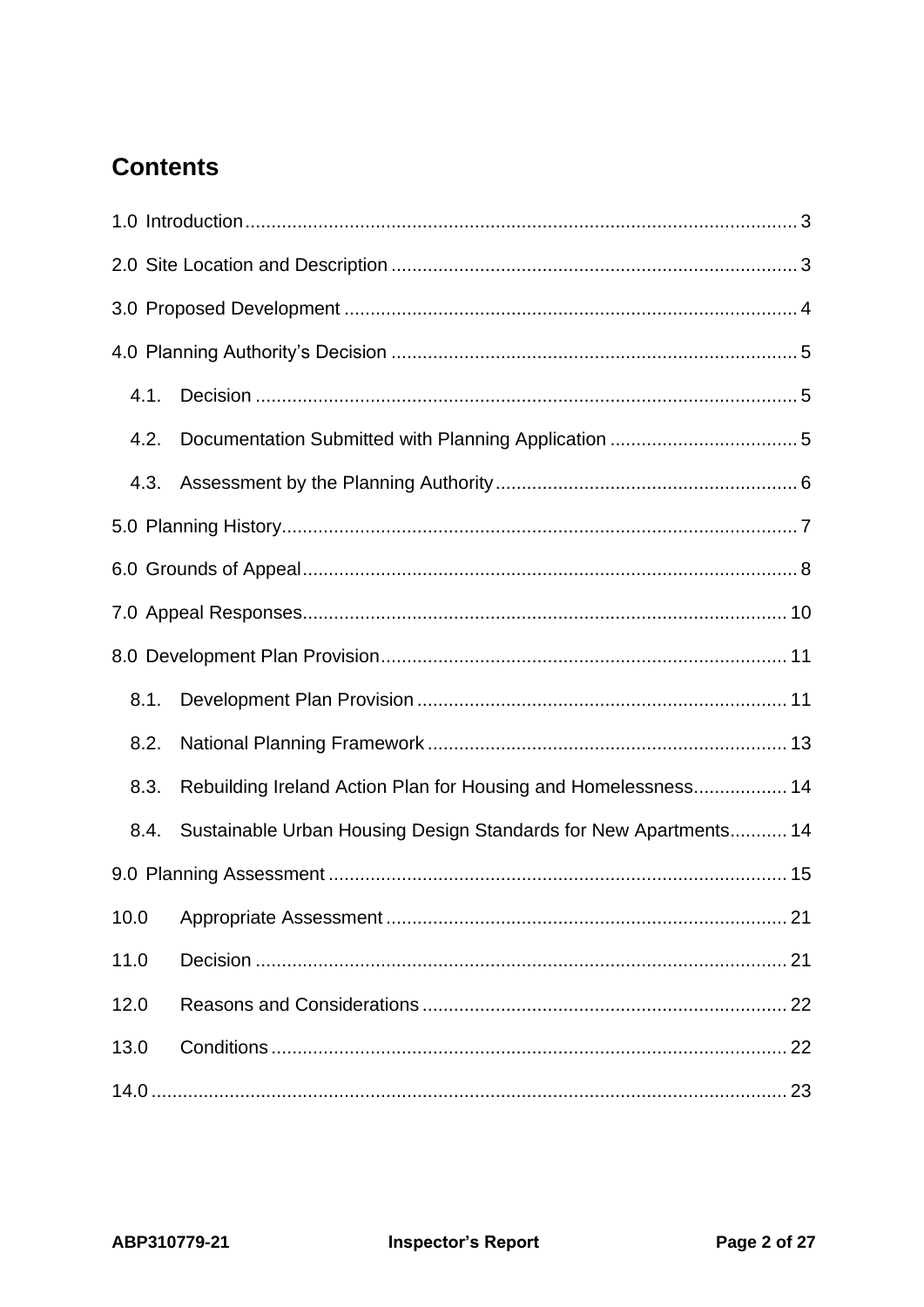# <span id="page-2-0"></span>1.0 **Introduction**

ABP310779-21 relates to a first party appeal against the decision of Dublin City Council to refuse planning permission for modifications to an existing planning permission to provide two additional floors and a total of four additional apartments creating an overall development of a four storey building containing 8 apartments at No. 92A Prussia Street, Stoneybatter. Dublin City Council issued notification to refuse planning permission for two reasons one of which argue that the proposal will result in an overdevelopment of a restricted backland site and would result in the loss of privacy. The second reason for refusal argued that the proposal would impact on the visual amenities of the area.

# <span id="page-2-1"></span>2.0 **Site Location and Description**

- 2.1. No. 92A Prussia Street comprises of a backland infill site located on the southern side of Prussia Street near its intersection with Aughrim Street and Manor Street c.2 kilometres north-west of O'Connell Bridge. The site is an irregularly shaped area of land to the rear of Nos. 88 to 92 Prussia Street. The site is located to the rear of a row of two-storey late 19<sup>th</sup> century/early 20<sup>th</sup> century red bricked dwellings which front directly onto Prussia Street.
- 2.2. A large four-storey apartment development together with two and three storey buildings back onto the southern boundary of the site facing onto Aughrim Street. The perimeter block surrounding the subject site is characterised by two and three storey late 19<sup>th</sup> century red brick building primarily containing commercial uses at ground floor level with more recent infill development three to four storeys in height.
- 2.3. Access to the site is provided via an existing archway located between 92 and 93 Prussia Street. Lands to the immediate west of the site have recently received the benefit of planning permission for the construction of four storey student accommodation.
- 2.4. The site itself has an area of 279 square metres and is currently undeveloped.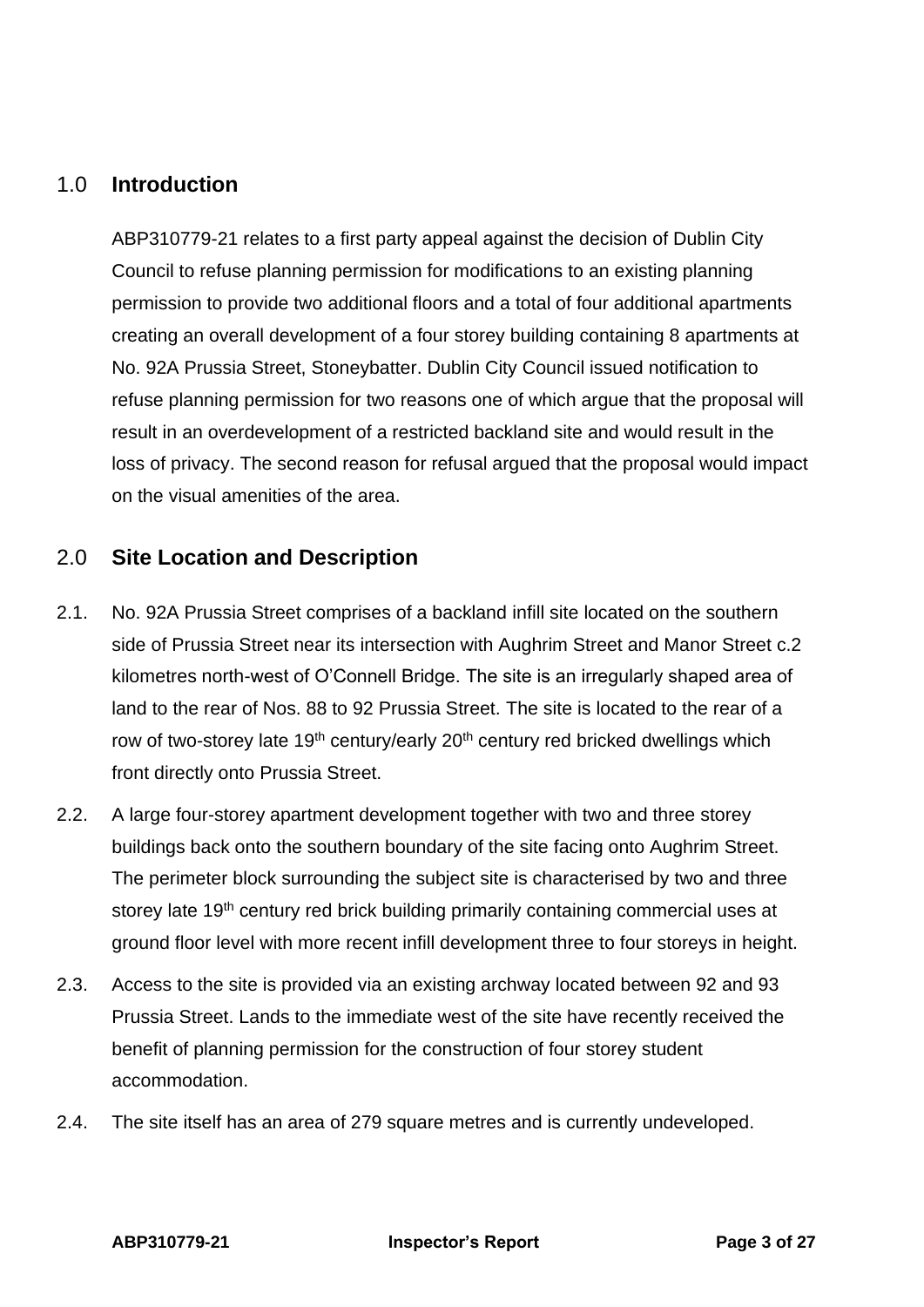2.5. Under Reg. Ref. 2087/18 Dublin City Council issued notification to grant planning permission for a two-storey development comprising of 1 no. one-bedroomed apartment and 1 no. two-bedroomed apartment at ground floor level and 1 no. onebedroomed apartment and 1 no. two-bedroomed apartment at first floor level with associated balconies. Dublin City Council granted planning permission for the proposed development on 23rd May, 2018.

# <span id="page-3-0"></span>3.0 **Proposed Development**

- 3.1. Under the current application it is proposed to reconfigure the internal layout of the apartments granted permission at ground and first floor level granted under Reg. Ref. 2087/18 with the two-bedroomed apartment slightly reduced in size and the one-bedroomed apartment slightly increased in size.
- 3.2. Under the current application the one-bedroomed apartment (Type A) at ground floor level amounts to 53.8 square metres and is to be located on the eastern portion of the site. The two-bedroomed apartment is 75.4 square metres and occupies the western portion of the site. A slightly altered internal configuration of the onebedroomed apartments and two-bedroomed apartments are proposed at first, second and third floor level. At each level the balcony area is proposed at the southeastern corner of the one-bedroomed apartment which provides natural daylight to the kitchen, living and dining area and the bedroomed. A similar arrangement is provided for the two-bedroomed apartment whereby the balcony is located at the south-western corner providing natural illumination to bedroomed no. 1 and the kitchen and dining room. The smaller bedroom no. 2 faces eastwards onto the ground floor circulation area.
- 3.3. A row of Sheffield stands is provided along the pedestrian entrance onto Prussia Street and separate bin storage is also provided at ground floor level. Small areas of incidental planting are also located at ground floor level. The building incorporates a flat roof with pressed metal flashing. It rises to a height of 11.68 metres. It incorporates an extensive brick finish.
- 3.4. Louvre screens are provided on the southern elevation of the private open space serving the one-bedroomed apartments on the south-eastern elevation.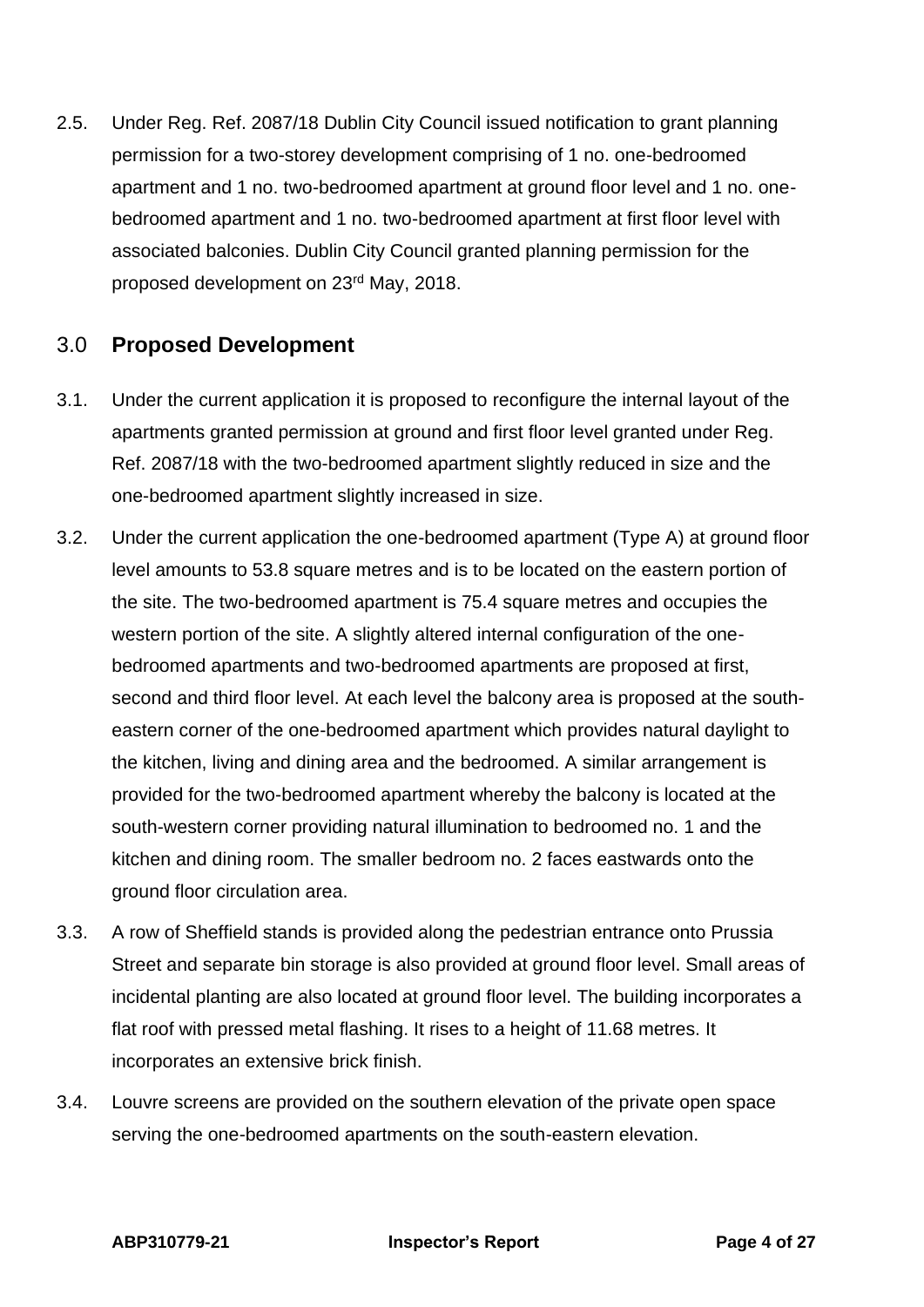# <span id="page-4-0"></span>4.0 **Planning Authority's Decision**

#### <span id="page-4-1"></span>4.1. **Decision**

- 4.1.1. Dublin City Council issued notification to refuse planning permission for two reasons which are set out in full below.
	- *1. Having regard to the reduction in separation distances between the proposed development and the site boundary, the minimum separation distance between the proposed balcony and the boundary and the lack of additional communal open space for the proposed new apartments, the proposed amendments would result in an overdevelopment of this restricted backland site, which would result in serious injury to the residential amenities of adjoining occupiers by reason of loss of privacy, loss of light and overbearing visual impact, thus being contrary to the provisions of the current Dublin City Development Plan, including the zoning objective which is Z1 – "to protect, provide and improve residential amenities" and the proper planning and sustainable development of the area.*
	- *2. The proposed increase in height of the permitted development two to four storeys would result in a proposed development being visually incongruous when viewed in the context of existing two-storey streetscape on Prussia Street. The proposal would therefore be seriously injurious to the visual amenities of the area, thus being contrary to the proper planning and sustainable development of the area.*

#### <span id="page-4-2"></span>4.2. **Documentation Submitted with Planning Application**

4.2.1. A covering letter submitted by NDBA states that the applicants have recently purchased this development site with the benefit of planning permission for four apartments over two storeys. On analysis it became apparent that the development could not be completed in compliance with current Building Regulations without the inclusion of a passenger lift and an ambulant disabled compliant stairs and this has necessitated general revisions to the overall layout. The client proposes to complete the entire development as social housing to be operated by the Clanmil Housing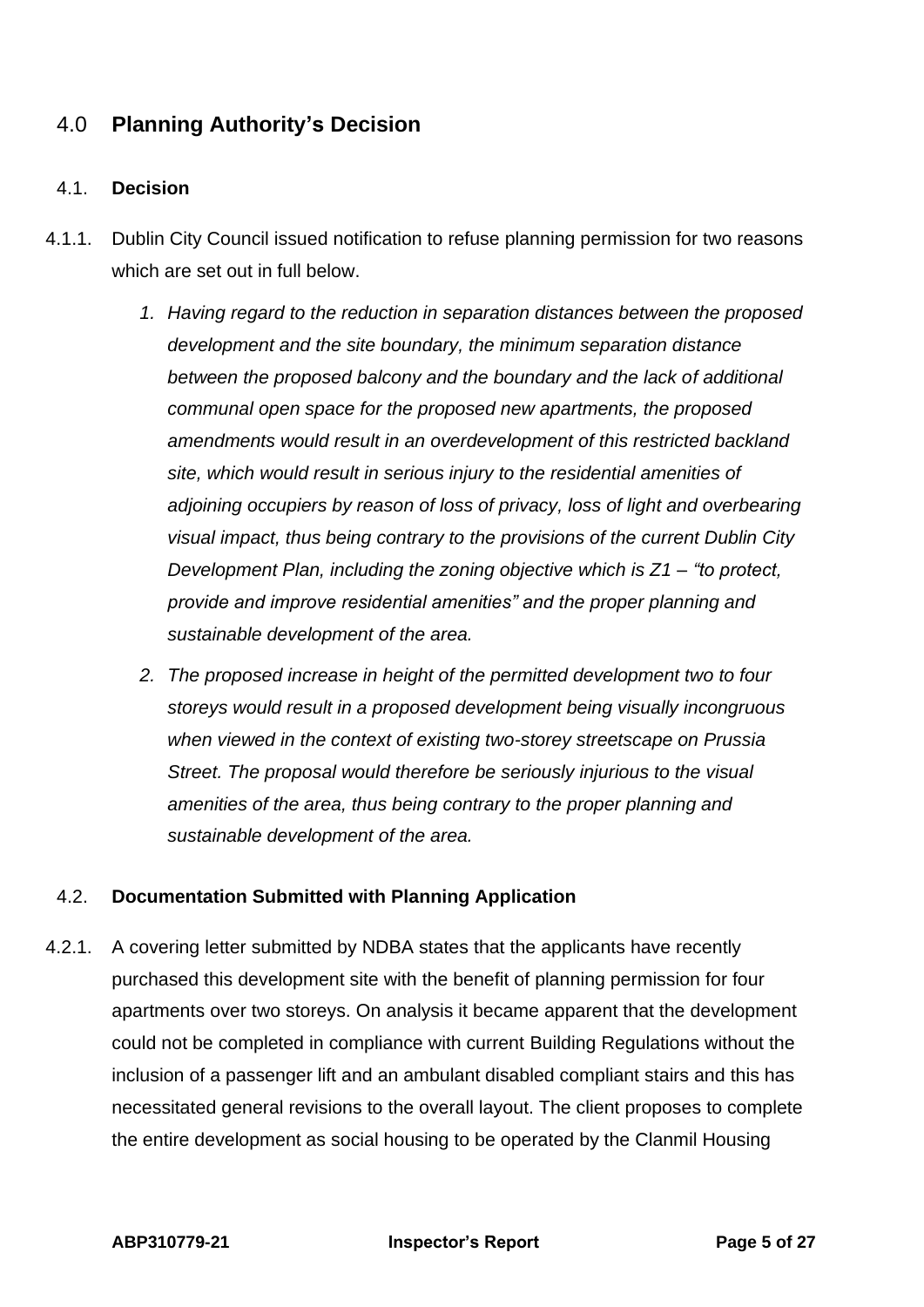Association and the applicant seeks permission for an additional four apartments on two additional storeys.

- 4.2.2. The application was accompanied by a support letter confirming the need for social housing in the area.
- 4.2.3. A separate shadow analysis undertaken by Digital Dimensions together with the planning application form, fees, notices and drawings etc were submitted with the application.

#### <span id="page-5-0"></span>4.3. **Assessment by the Planning Authority**

- 4.3.1. A letter from Transport Infrastructure Ireland request that in the event that planning permission is granted, a contribution be levied for the Luas Crosscity Line as a condition in any grant of permission.
- 4.3.2. A report from the Engineering Department Drainage Division stated that there was no objection subject to conditions.
- 4.3.3. Observations were submitted both for and against the proposed development, the contents of which have been read and noted.
- 4.3.4. A report from the Roads, Streets and Traffic Department stated that there is no objection to the proposed development subject to conditions.
- 4.3.5. The planner's report sets out the detailed requirements for apartments as set out in the Apartment Guidelines and the policies and provisions contained in the development plan. It notes that the principle of residential development on this backland site with access from Prussia Street via the archway has previously been accepted. It is noted that no public open space was provided as part of the previous development. However, a levy condition was attached in lieu of this. It also notes that the requirement of a lift and wider staircase will reduce the overall size of the twobedroomed apartment by c.13 square metres. It was noted that the bedroomed in the proposed one-bedroomed apartment was previously setback c.1.8 to 2.8 metres from the eastern boundary but would not extend to the boundary. It is considered that the mixture of 4 one-bedroomed and 4 two-bedroomed apartments is appropriate.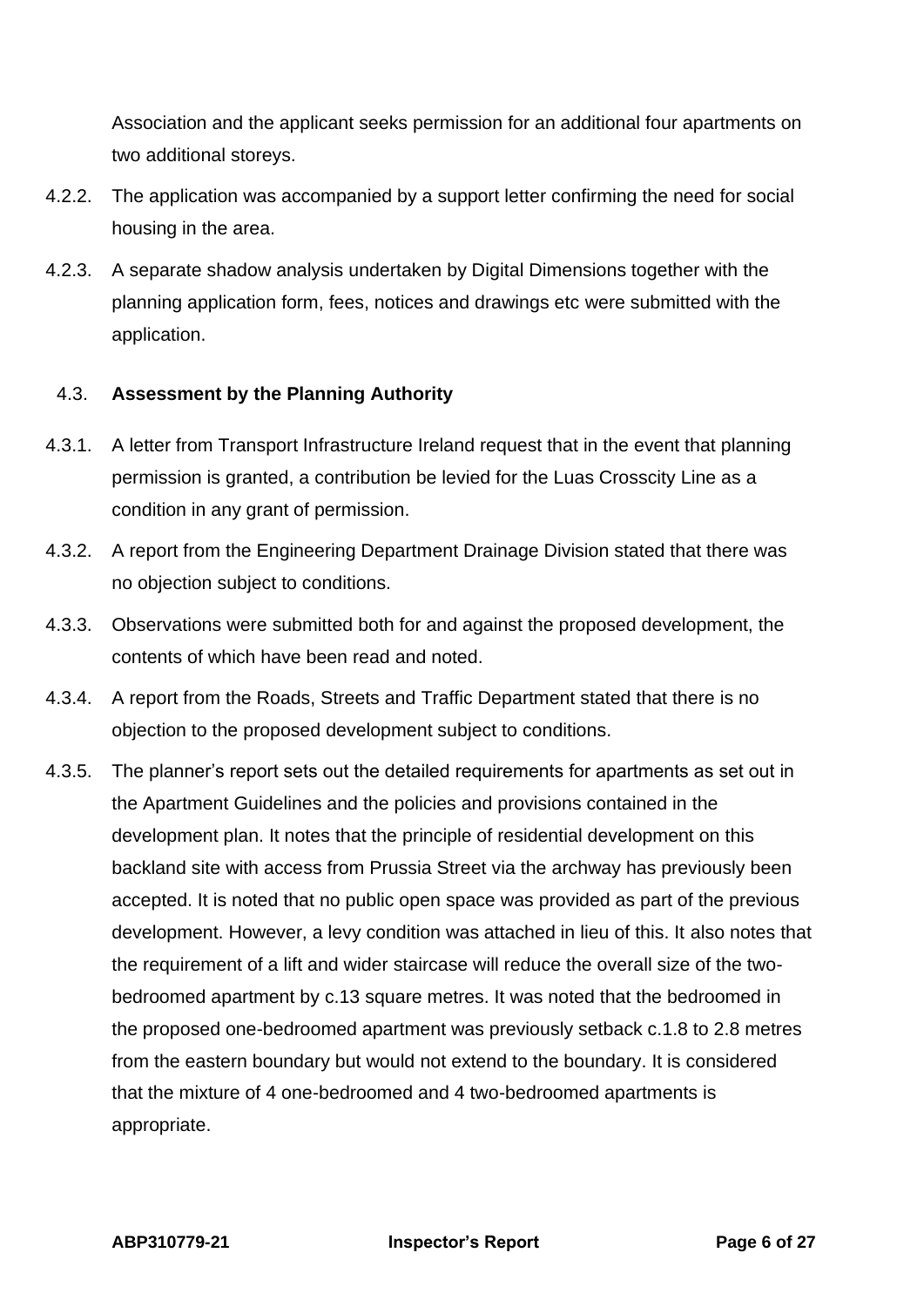4.3.6. Concern is expressed that the location and orientation of the proposed balconies would not be sufficient to prevent overlooking and would also have an overbearing impact when viewed from No. 47 (dwellings fronting onto the area of public open space to the east of the subject site). There are also concerns with regard to the lack of separation distance of the opaque glass block area serving the kitchen and facing westwards towards the rear of the apartments on Aughrim Street. In addition, concerns are expressed that the south elevation would consist mainly of a fourstorey blank façade and this would have an adverse visual impact on the amenities of the area. The incorporation of screens would compromise natural light to both the balconies and the habitable rooms beside them. On the basis of the above it is considered that the proposal constitutes overdevelopment and would negatively impact on adjoining amenity. On this basis it is recommended that planning permission be refused for the proposed development based on the reasons set out at the beginning of this section.

## <span id="page-6-0"></span>5.0 **Planning History**

- 5.1. As referred to above planning permission was granted under Reg. Ref. 2087/18 for a two-storey block containing four apartments on the subject site.
- 5.2. On the adjacent site to the north Under Reg. Ref. 4035/16 planning permission was granted for a four-storey commercial building accommodating student accommodation with 203 bedspaces in 32 units. This was reduced to 193 student accommodation units under Reg. Ref. 2683/19.
- 5.3. Under 3403/16 planning permission was granted for a living room/bathroom extension at first floor level to the rear of No. 47 Manor Street. Condition No. 2 states that the three external walls of the patio element of the development shall be all 1.8 metres in height and shall consist of a sand/cement render finish to match the existing building with the lower wall element incorporating a glass block screen with obscure finish on top.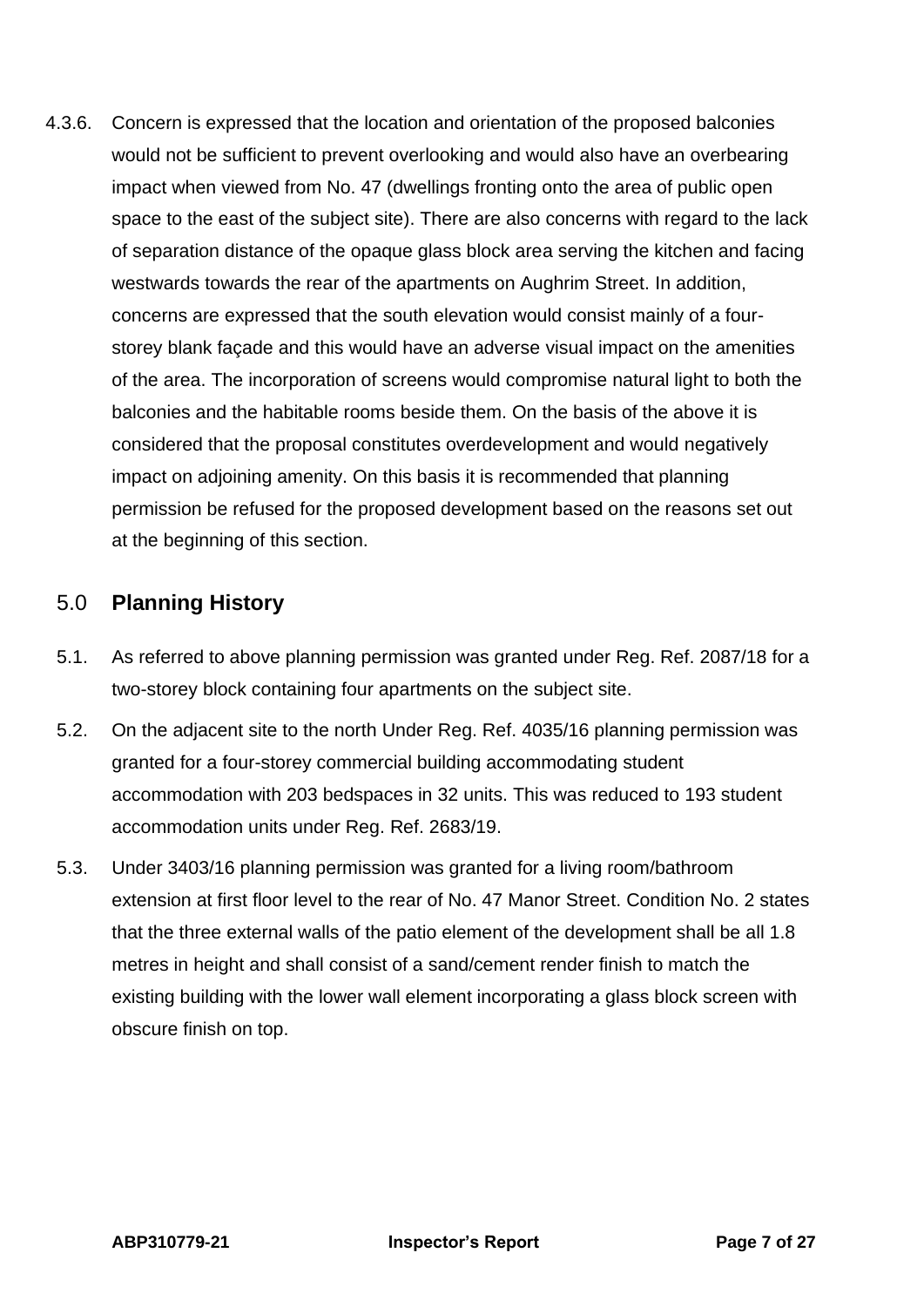# <span id="page-7-0"></span>6.0 **Grounds of Appeal**

- 6.1. The decision of Dublin City Council to issue notification to refuse planning permission was the subject of a first party appeal submitted on behalf of the applicant by Tom Phillips and Associates. The grounds of appeal are outlined below.
- 6.2. By way of a preliminary matter, it is respectfully suggested that the issues raised by the Planning Authority in its reasons for refusal could have been adequately addressed by way of an additional information request.
- 6.3. Also submitted is an alternative scheme for the Board's consideration. The proposal involves reducing the eastern portion of the building which accommodates the onebedroomed apartments from four storey to two-storey reducing the overall height of the building from c.11.6 metres to just over 6 metres in height. The number of onebedroomed units will therefore be reduced from four units to two units. Likewise, it is proposed to reduce the western portion of the building from four storeys to three storeys reducing the number of two-bedroomed apartments from four units to three units incorporating a three-storey elements 8.88 metres in height. Hence the number of units proposed will be reduced from 8 to 5.
- 6.4. Notwithstanding the alternative design submitted by way of the grounds of appeal, the Board are requested to consider the original application as submitted by the Planning Authority. In this regard it is argued that there is a minimal change in the separation distance between the original two-storey development granted under Reg. Ref. 2087/18 and the separation distance proposed under the current application. It is argued that there is no appreciable distance between the setbacks of the two-storey development which has the benefit of planning permission and that proposed under the current application.
- 6.5. Likewise, in relation to communal open space it is argued that a precedent has been set under Reg. Ref. 2087/18 which included a financial contribution in lieu. The applicant has no objection to the attachment of a similar condition requiring a financial contribution in lieu of public open space provision should the Board consider it appropriate to grant planning permission.
- 6.6. In terms of loss of privacy, the grounds of appeal set out details of changes in fenestration and orientation between the existing development which has the benefit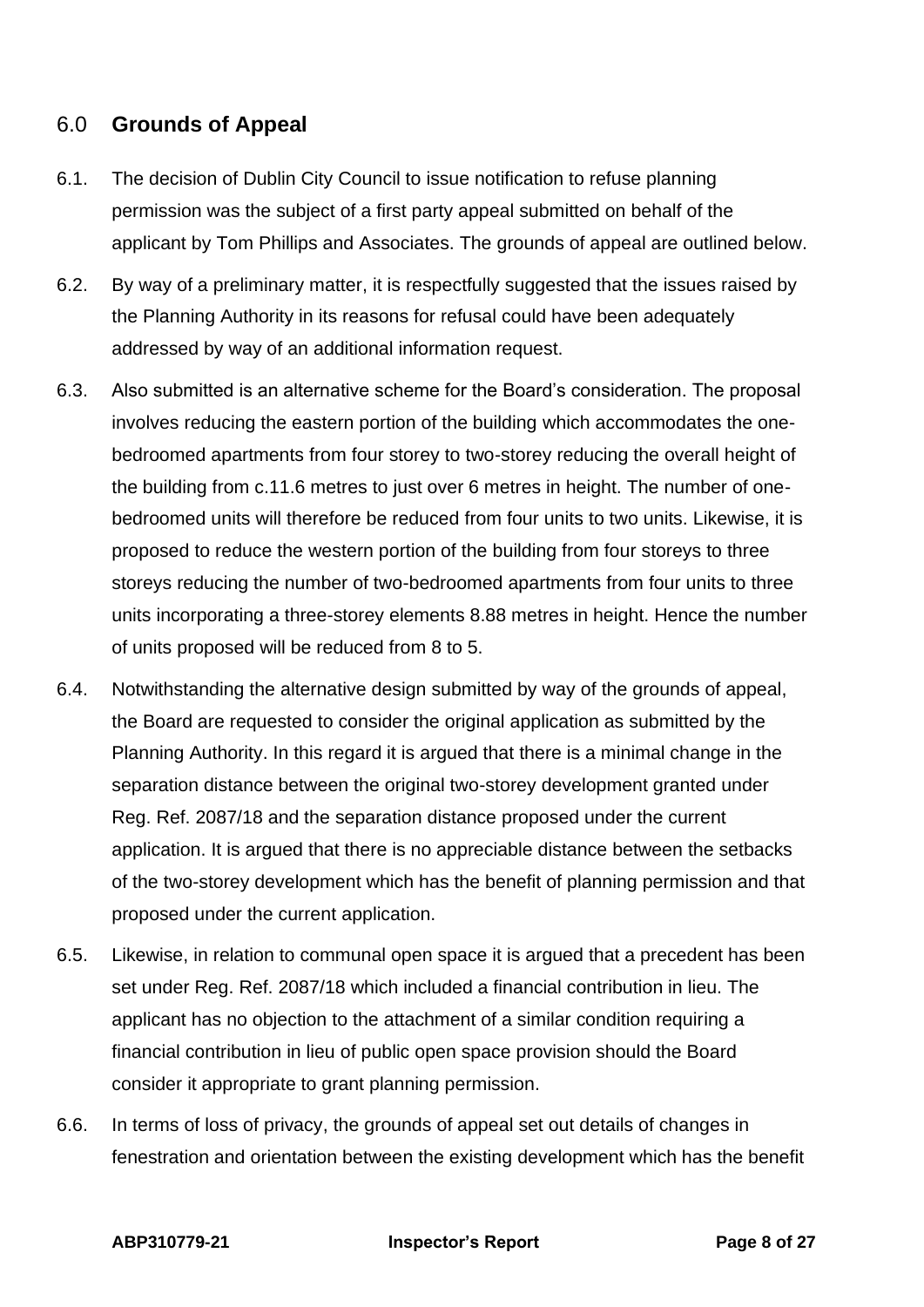of the grant of planning permission under Reg. Ref. 2087/18 and the current application before the Board. The grounds of appeal assess the proposed development in terms of changes in the north/east elevation, south/west elevation, south/east elevation and north/west elevation and it is submitted that there is no further loss of privacy or overlooking as a result of the proposed development particularly having regard to the precedent has been set with the parent permission.

- 6.7. With regard to loss of light, an analysis carried out in relation to shadow casting by Digital Dimensions, it present shadow diagrams for the site as it currently exists with the permitted two-storey development and the proposed alternative scheme (part two, part three storey). Also contained in the grounds of appeal are shadow casting diagrams comparing the extant two-storey development and the proposed fourstorey scenario. It is argued that the proposed development will have a negligible impact in comparison with the permitted development on residential amenity. It is argued that the permitted two-storey development and the proposed four-storey development will not cause any significant diminuation in amenity of the neighbouring properties by reason of shadow cast. Furthermore, it is highlighted that any development on site being in a city centre built up area will cast some level of overshadowing.
- 6.8. With regard to the overbearing visual impact, it is argued that the proposal complies with strategic planning policy of providing more residential units at more sustainable densities in the area. Reference is made to Urban Development and Building Height Guidelines for Planning Authorities noting that the site is strategically located in the north inner city proximate to high frequency public transport provision. It is argued that the subject site inherently suitable for compact development. Any impacts on neighbouring properties must be balanced against the strategic considerations. A balance has to be struck in delivering more sustainable use of the lands while protecting the amenity of adjoining uses.
- 6.9. In relation to the second reason for refusal which states that the proposal would be visually incongruous it is noted that four storey student accommodation scheme is permitted on the adjoining site. Reference is also made to computer generated images of the student accommodation scheme will impact on the prevailing height along this section of Prussia Street. The backland nature of the site means that the subject proposal will not be visible from Prussia Street looking south-east as it will be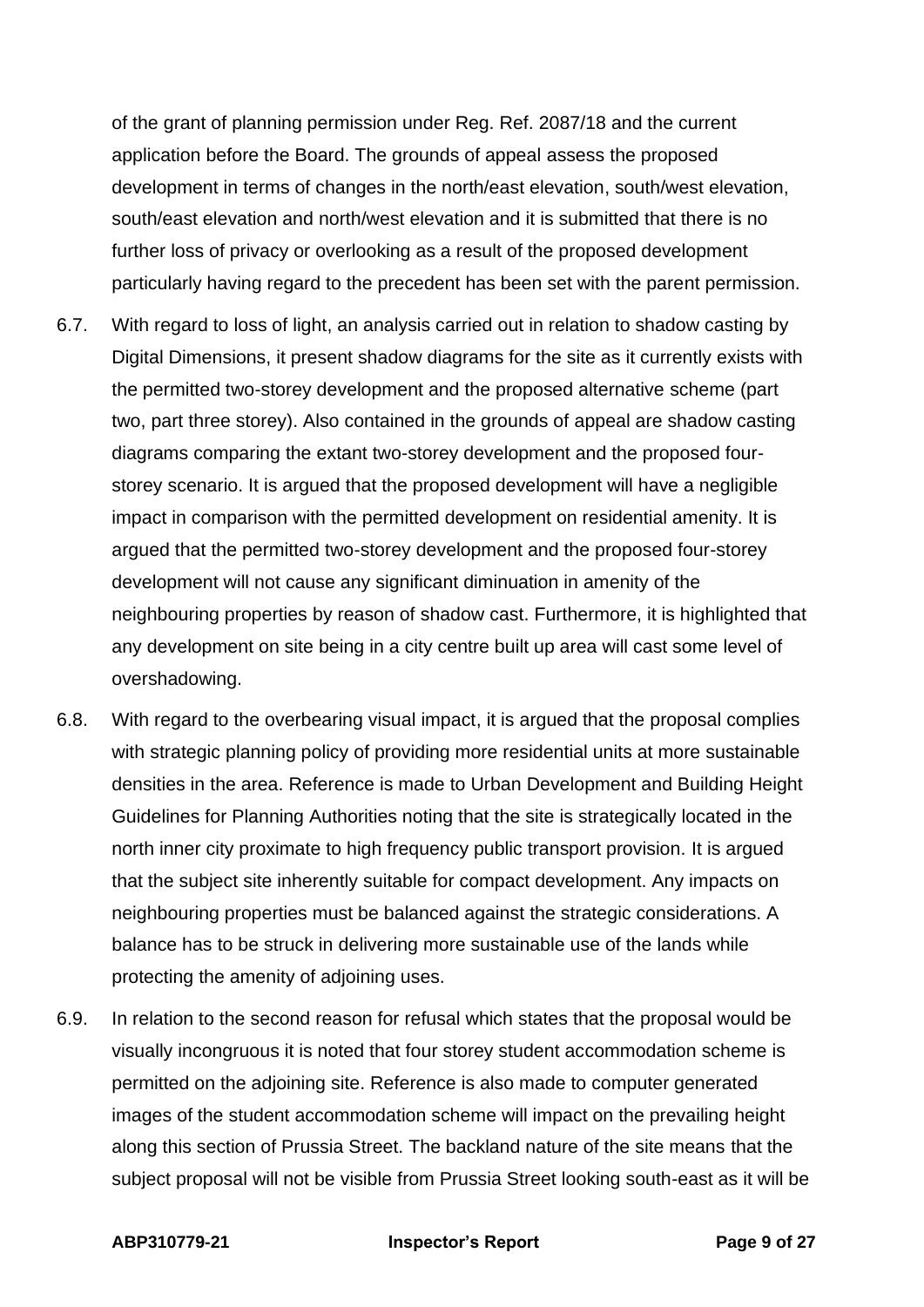screened by the student accommodation. The narrowness of Prussia Street will also ensure that the backland nature of the development will not be readily visible. Furthermore the street rises as one moves north-west from Manor Street up Prussia Street and this will also help screen views.

6.10. Although the applicants are fully in favour of the original proposed scheme submitted the Board are invited to exercise its power under Section 137 of the Planning and Development Act and consider an alternative scheme described above which omits the third-floor level of the two-bedroomed apartment element on the western side of the site and the removal of the one-bedroomed apartment at second floor. The revised scheme has also been the subject of a shadow cast analysis which is appended to the grounds of appeal. It is argued that both schemes before the Board respect the amenity of neighbouring property, provide additional residential units in a city centre location and results in sustainable development of a backland infill site.

# <span id="page-9-0"></span>7.0 **Appeal Responses**

7.1. Dublin City Council have not submitted a response to the grounds of appeal.

#### 7.2. **Observations**

- 7.2.1. An observation was submitted on behalf of Donato Vani of No. 47 Manor Street. It states that if the laneway is excluded from the area, the site at approximately 220 square metres is an equivalent floor area of a big house. Concerns are expressed that it is proposed to build a four-storey apartment block tight against the observers boundary and other properties on Prussia Street which will have significant impacts in terms of overlooking, overshadowing and other amenities. It is noted that the proposed four-storey block on the boundary is within 2 metres of the observer's boundary. It is stated that no effort was made whatsoever in the four-storey apartment block to prevent overlooking which would take away the observer's privacy.
- 7.2.2. It is suggested that any revised scheme would have to have regard to due process and be subject of a new planning application requiring public notices to inform people of such a proposal. The residents of Prussia Street would have the equivalent of a back garden wall approximately 12 metres in height on the southern boundary. This would have a serious visual impact on the amenities of the area and would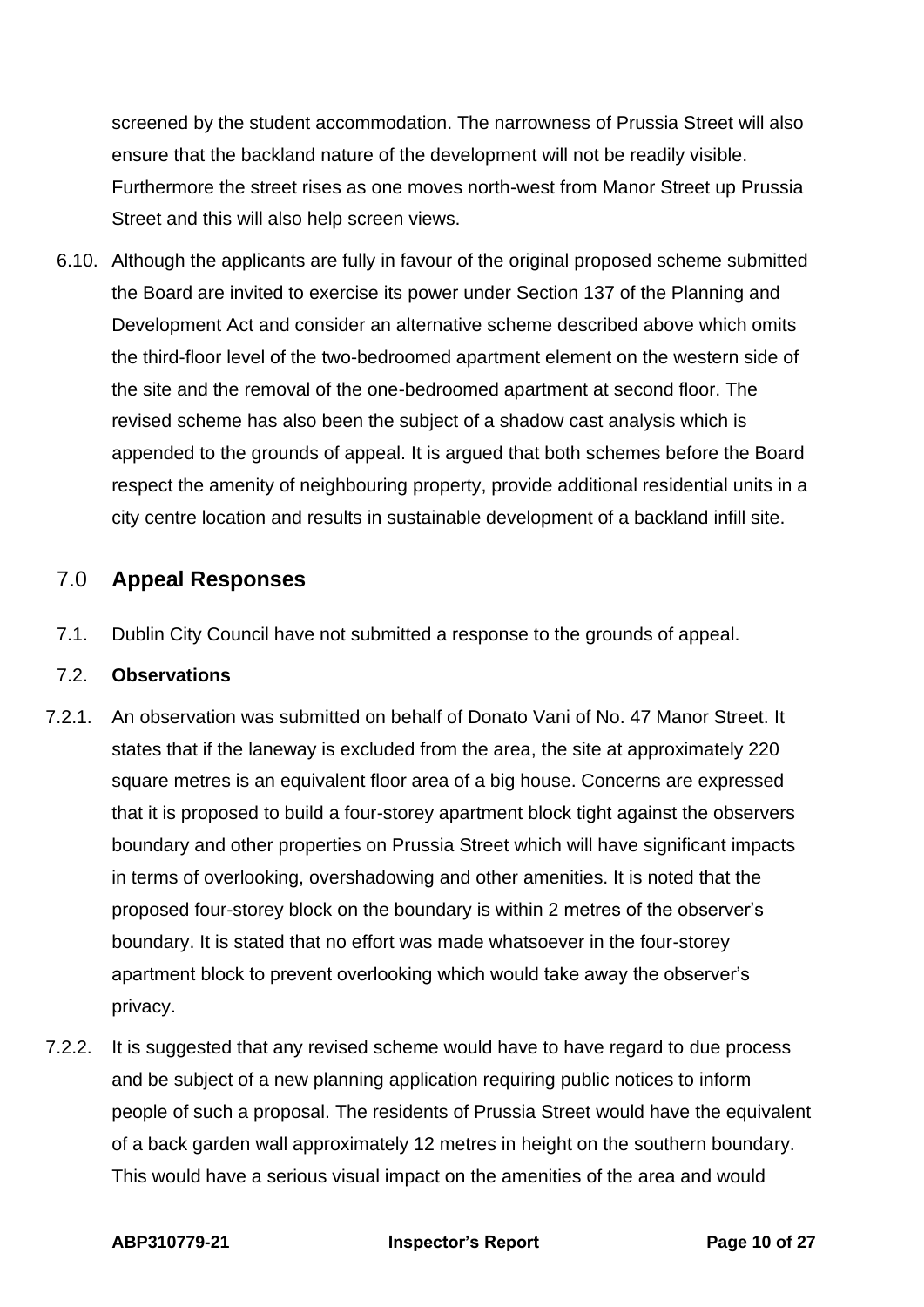conflict with the Z1 zoning. The apartments are considered to be substandard due to the lack of aspect and proper open space.

#### 7.3. **Natural Heritage Designations**

7.3.1. The subject site is not located within or adjacent to a Natura 2000 site. The nearest Natura 2000 site is the South Dublin Bay and River Tolka Estuary SPA (Site Code: 004024). This Natura 2000 site is located 4 kilometres to the east of the subject site. The South Dublin Bay SAC (Site Code: 00210) and the South Dublin Bay and River Tolka Estuary SPA (Site Code: 004024) are located 5.5 kilometres to the south-east of the subject site.

#### 7.4. **EIAR Screening**

7.4.1. On the issue of environmental impact screening, I note that the classes for considerations for the purpose of EIA are Class 10(b)(i) "construction of more than 500 dwelling units" and Class 10(b)(iv) "urban development which would involve an area greater than 2 hectares in the case of a business district, 10 hectares in the case of other parts of a built-up area and 20 hectares elsewhere". Having regard to the number of units proposed and the relatively modest size of the site within an urban area, it is considered that the development is considerably below any of the mandatory thresholds for the above classes. Thus, having regard to the nature and scale of the development, together with the characteristics and likely duration of impacts, it is reasonable to conclude that the proposal is not likely to have a significant effect on the environment and that the submission of an environmental impact statement is not required. The need for an environmental impact statement therefore can be excluded by way of preliminary examination.

# <span id="page-10-0"></span>8.0 **Development Plan Provision**

#### <span id="page-10-1"></span>8.1. **Development Plan Provision**

8.1.1. The site is governed by the policies and provisions contained in the Dublin City Development Plan 2016-2022. The subject site is zoned Z1 '*to protect, provide and improve residential amenities'*. Residential use is a permissible use under this zoning. Notwithstanding what is stated in the Dublin City Council Planner's Report that there are two separate zoning objectives relating to the site, it appears that the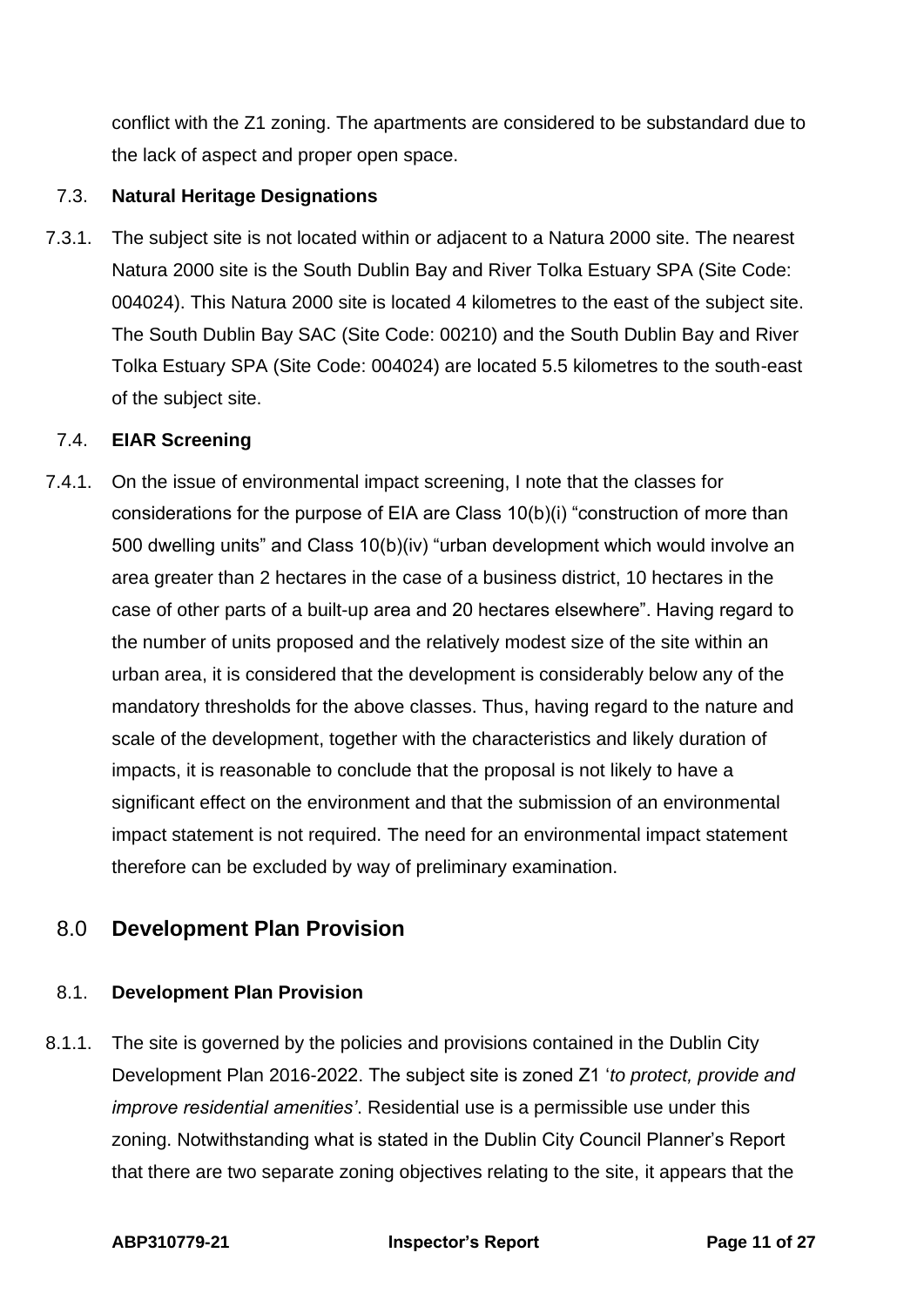entire subject site is governed by the Z1 zoning objective. There are no protected structures contiguous to the subject site. Nos. 1 to 2 Aughrim Street to the southeast (Kavanagh's Public House) is a protected structure.

- 8.1.2. Chapter 5 of the development plan relates to Quality Housing.
- 8.1.3. Policy QH5 seeks to promote residential development addressing any shortfall in housing provision through active land management and co-ordinated planned approach to developing appropriately zoned lands at key locations including regeneration areas, vacant sites and underutilised sites.
- 8.1.4. Policy QH6 seeks to encourage and foster the creation of attractive mixed use, sustainable neighbourhoods which contain a variety of housing types, tenures with supporting community facilities, public realm and residential amenities which are socially mixed in order to achieve a socially inclusive city.
- 8.1.5. Policy QH7 seeks to promote residential development at sustainable urban densities throughout the city in accordance with the core strategy having regard to the need for high standards of urban design and architecture and to successfully integrate with the character of the surrounding area.
- 8.1.6. Policy QH8 seeks to promote the sustainable development of vacant or underutilised infill sites and to favourably consider higher density proposals which respect the design of the surrounding development and character of the area.
- 8.1.7. Policy QH18 seeks to promote the provision of high-quality apartments within sustainable neighbourhoods by achieving suitable levels of amenity within individual apartments, and within each apartment development, and ensuring that suitable social infrastructure and other support facilities are available in the neighbourhood, in accordance with standards for residential accommodation.
- 8.1.8. Policy QH19 seeks to promote the optimum quality and supply of apartments for a range of needs and aspirations, including households with children, in attractive sustainable mixed income, mixed use neighbourhoods supported by appropriate social and other infrastructure.
- 8.1.9. In terms of aspect natural lighting and sunlight penetration the development plan notes that daylight animates the interior and makes it attractive and interesting as well as providing light to work or read by. Good daylight and sunlight contribute to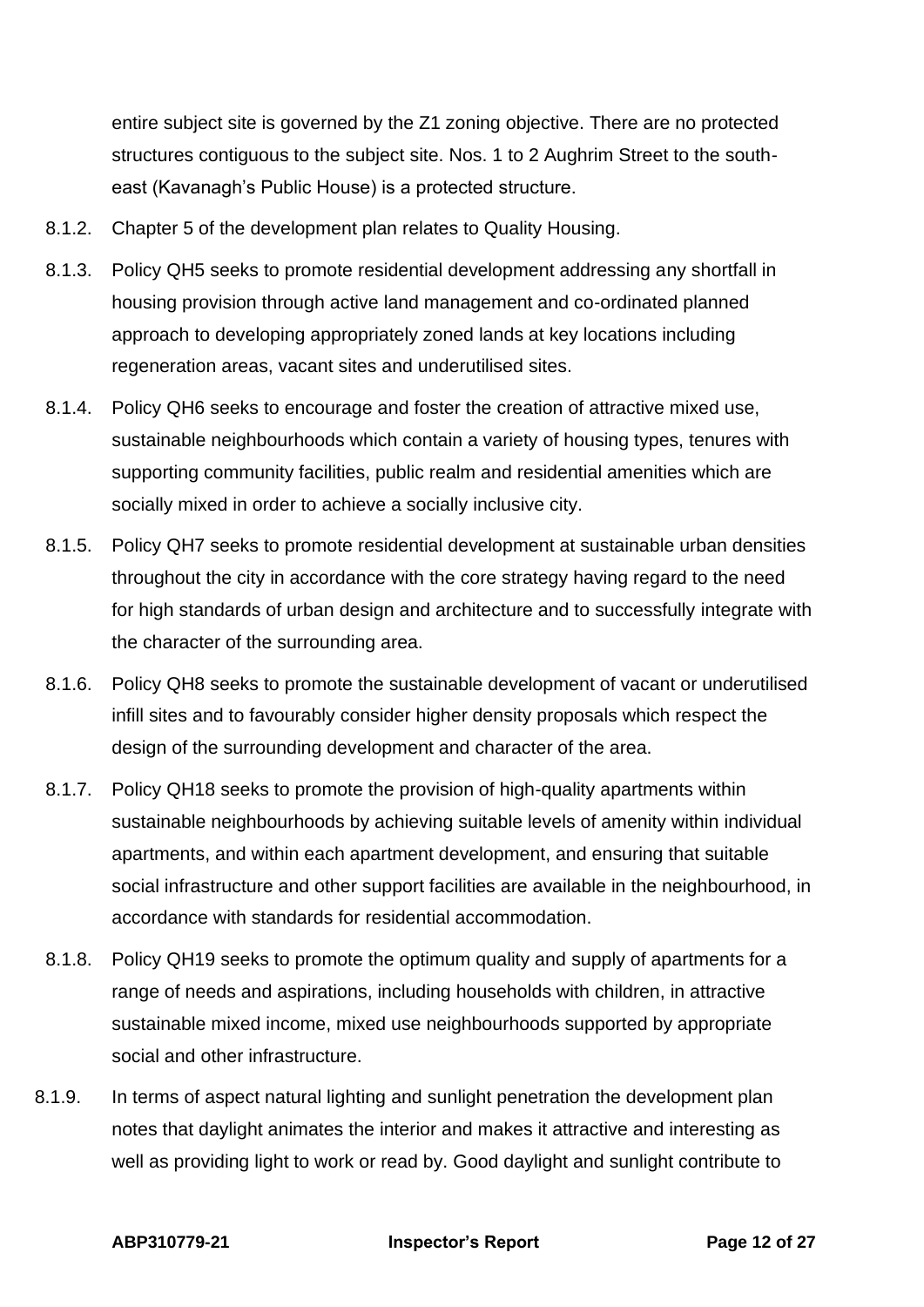making a building energy efficient, it reduces the need for electronic lighting while winter solar gain and reduce heating requirements.

8.1.10. The indicative plot ratio for Z1 zonings in the inner city is 0.5 to 2.0 and the indicative site coverage for sites governed by the Z1 zoning objective is 45 to 60%.

#### <span id="page-12-0"></span>8.2. **National Planning Framework**

- 8.2.1. One of the key overarching goals set out in the National Planning Framework is to achieve compact growth. This is sought by carefully managing the sustainable growth of compact cities, towns and villages. It is noted that the physical format of urban development in Ireland is one of the greatest national development challenges. Presently the fastest growing areas are the edges and outside our cities and towns meaning:
	- A constant process of infrastructure and services catch up in building new roads, new schools, services and amenities and a struggle to bring jobs and homes together meaning that there were remarkably high levels of car dependents and that it is difficult to provide good quality transport.
	- A gradual process of rundown of the city and town centre.
	- Development which takes places in the form of greenfield sprawl extends the physical footprint of the urban area and works against the creation of attractive liveable high quality urban spaces in which people are increasingly wishing to live, work and invest.
- 8.2.2. A preferred approach would be the compact development that focuses on reusing previously developed brownfield land building up infill sites which may not have been built on before and reusing and redeveloping existing sites and buildings. National Policy Objective 3B seeks to deliver at least half of all new homes that are targeted in the five cities and suburbs of Dublin, Cork, Limerick and Galway within their existing built up footprints. National Policy Objective 13 seeks that in urban areas planning and related standards including in particular building height and car parking will be based on performance criteria that seek to achieve well designed high-quality outcomes in order to achieve targeted growth. These standards will be subject to a range of tolerance that enables alternative solutions to be proposed to achieve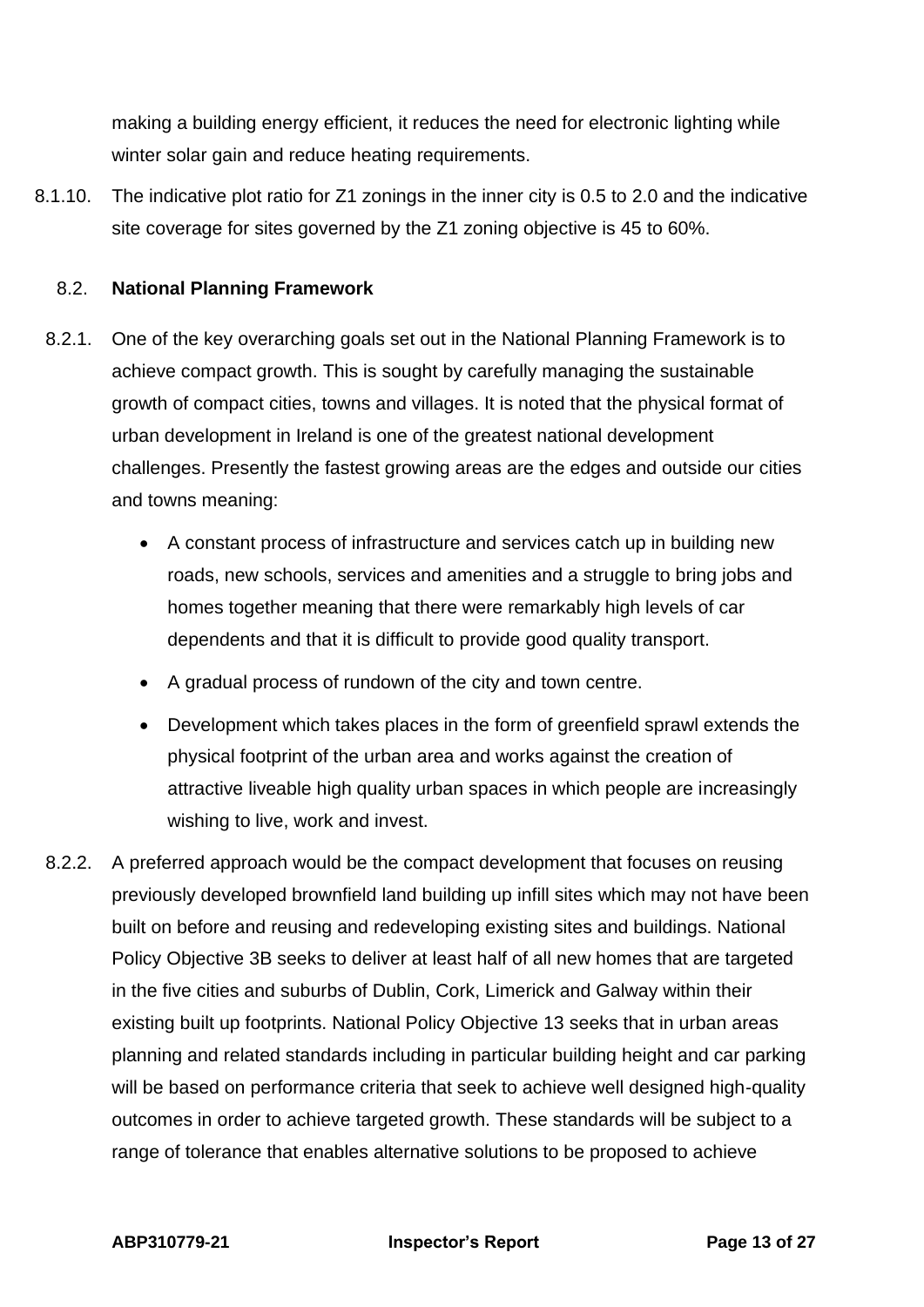stated outcomes provided public safety is not compromised and the environment is suitably protected.

8.2.3. National Policy Objective 35 seeks to increase residential density in settlements, to a range of measures including reductions in vacancy, reuse of existing buildings, infill development schemes, area or site-based regeneration and increased building heights.

#### <span id="page-13-0"></span>8.3. **Rebuilding Ireland Action Plan for Housing and Homelessness**

8.3.1. Pillar 3 of this national strategy seeks to build more homes by increasing the output of private housing to meet demand at affordable prices. In terms of housing supply requirements, it is noted that current completion levels must double in the next four years. It is also noted that there is a significant requirement to expand the build to rent sector which is not being catered for in the current construction levels. There is also a need to increase the level of social housing. The Rebuilding Ireland Policy emphasises the need to supply and build more homes with delivery of housing across the four Dublin Local Authorities.

#### <span id="page-13-1"></span>8.4. **Sustainable Urban Housing Design Standards for New Apartments**

- 8.4.1. These guidelines note that in the short term to 2020 the Housing Agency has identified a need for at least 45,000 new homes in Ireland's five major cities more than 30,000 of which are required in Dublin City and suburbs. This does not include the additional pent-up demand arising from undersupply of new housing in recent years. In broader terms there is a need for an absolute minimum of 275,000 new homes in Ireland's cities up to 2040 with half of these located within built up areas. This necessitates a significant and sustained increase in housing output and apartment type development in particular. Specifically, there is a need:
	- To enable a mix of apartment types that better reflects contemporary household formation and housing demand patterns and trends, particularly in urban areas.
	- Make better provision for building refurbishment and small-scale urban infill schemes.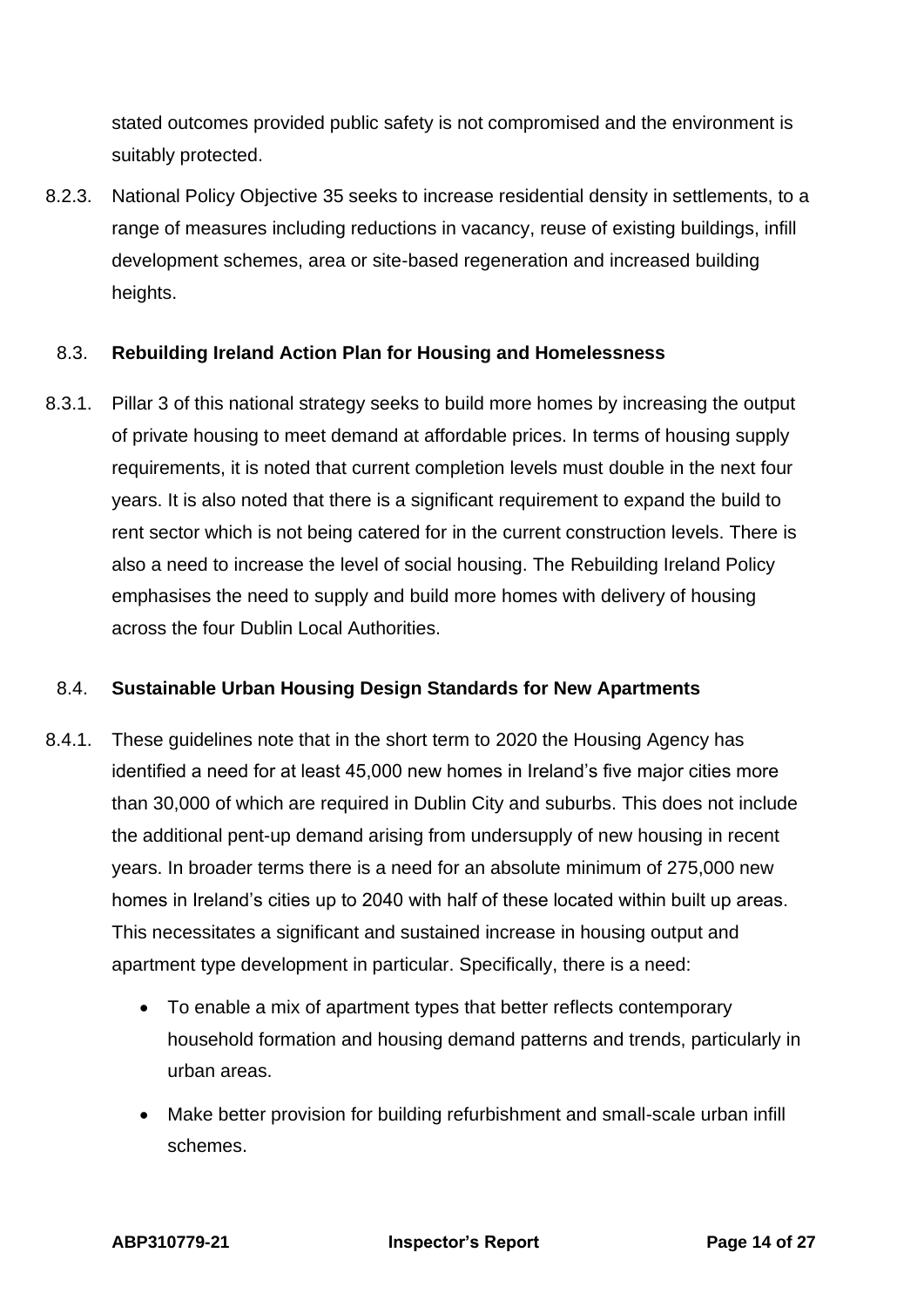- Address the emerging build to rent and shared accommodation sectors.
- Remove requirements for car parking in certain circumstances where there are better mobility solutions to reduce costs.
- 8.4.2. In terms of identifying the types of locations within cities that may be suitable for apartment development the guidelines note the following:
	- In central and/or accessible urban locations such locations are generally suitable for small to large scale higher density development that may wholly comprise of apartments. These include
		- $\circ$  sites within walking distance of the principal city centres or significant employment locations that may include hospitals and third level institutions,
		- o sites within reasonable walking distance (i.e. up to 10 minutes or 800 metres to 1,000 metres) to or from high capacity urban public transport stops such as Dart or Luas, and
		- o sites within easy walking distance i.e. up to five minutes to and from high frequency urban bus services.

# <span id="page-14-0"></span>9.0 **Planning Assessment**

- 9.1. I have read the entire contents of the file, visited the subject site and its surroundings, and have had particular regard to the Planning Authority's reasons for refusal, the first party's appeal and the arguments set out in the rebuttal together with the issues raised in the observation. I have also examined the revised drawings submitted by the applicant for the Board to consider in its deliberation on the application before it. I consider the critical issues in determining the current application and appeal are as follows:
	- Principle of Development
	- Separation Distances from the Boundary
	- Communal Open Space
	- Overdevelopment of the Subject Site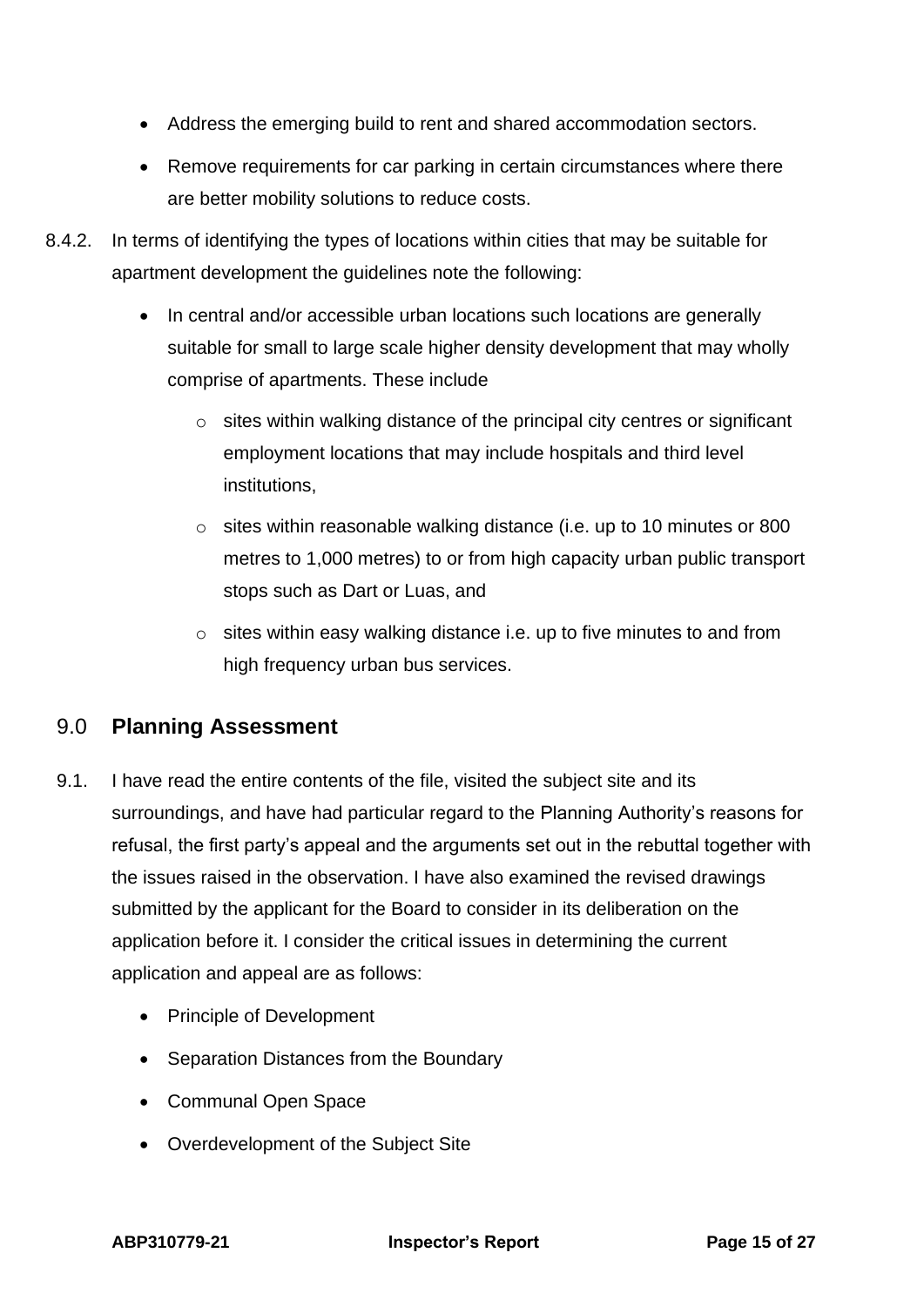- Loss of Privacy
- Overbearing Issues
- Visual Impact
- Revised Drawings Submitted with the Appeal

#### 9.2. **Principle of Development**

- 9.2.1. The principle of residential development has already been established on the subject site with the grant of planning permission for a two-storey, 4 unit residential development granted by Dublin City Council under Reg. Ref. 2087/18. The current application before the Board seeks to increase the size and scale of the proposed development doubling the number of units from 4 to 8 (4 two-bedroomed and 4 onebedroomed units). It is argued that a reconfiguration of the internal layout to accommodate a lift and ambulant disabled compliant stairs is necessary in order to comply with the Building Regulations.
- 9.2.2. The provision of two additional storeys in order to increase the number of residential units, is subject to qualitative safeguards, fully in accordance with local development plan policy and national policy both of which seek to ensure that urban infill brownfield sites close to the city centre with good quality public transport should be developed at more sustainable densities in order to create more compact development within urban areas where people an live closer to work and can utilise more sustainable forms of transport including public transport, cycling and walking. It is my considered opinion on the basis of the prevailing land use strategies adopted nationally and locally, that the principle of increased development on the subject site, again subject to qualitative safeguards is acceptable in principle. The issue of qualitative safeguards and impact on surrounding amenity is dealt with in more detail under separate headings below.

#### 9.3. **Separation Distances from the Boundary**

9.3.1. There is no material change in the position of the footprint of the building under the current application to that granted under 2087/18. The overall change in height and scale of the building materially alters the relationship between the proposed development and surrounding residential amenity in terms of the potential of the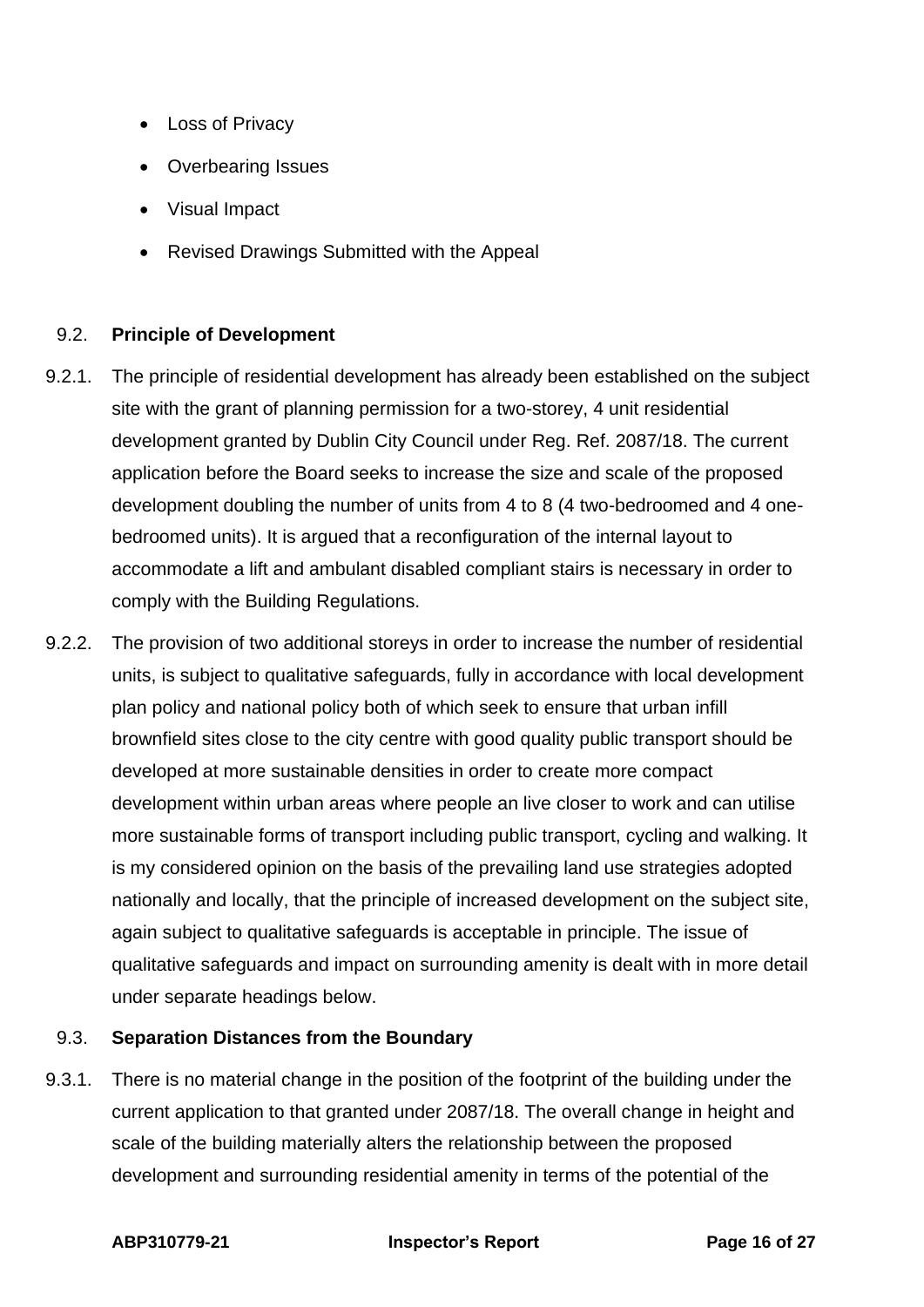building to give rise to greater levels of overlooking and greater levels of being overbearing on surrounding sites. These two issues are dealt with under separate headings below. It is sufficient to state at this point that the fact that there is no changes in the location and layout of the footprint of the building in the context of surrounding boundaries does not in itself imply that a building of a greater mass and scale will not have a material impact on surrounding amenity in terms of overlooking, being overbearing and giving rise to greater overshadowing etc.

#### 9.4. **Communal Open Space**

9.4.1. Issues in relation to the provision of communal space, are not strictly applicable to the subject site. A precedent has already been set with a grant of planning permission for 4 units in the absence of communal open space on the subject site. The site itself is back land infill development of a very modest size. It is not practical to provide meaningful usable open space on such a small infill site. Any shortfall in communal open space can be addressed with the attachment of a condition requiring a financial contribution in lieu of open space provision.

#### 9.5. **Overdevelopment of the Subject Site**

9.5.1. The Planning Authority's reason for refusal makes specific reference to the proposed apartment block constituting an overdevelopment of the subject site. Again, this issue in my view needs to be assessed in the context of its impact on surrounding residential amenity. Buildings that may incorporate site coverage or a plot ratio greater than the indicative standards set out in the development plan should not in itself constitute reasonable grounds for refusal having regard to national and local policy to develop urban brownfield sites at more sustainable residential densities. Furthermore, the Board should note that the proposal before it only marginally exceeds the indicative site coverage for lands governed by the Z1 zoning objective of 45 to 60%. The proposed site coverage in this instance is 65%. In terms of plot ratio, the proposed development with a plot ratio of 1.85 complies with the indicative plot ratio standards set out in the development plan for a Z1 land uses of between 0.5 and 2.0. On the basis of the above indicative standards and policies to facilitate a greater quantum of development on urban infill sites. I do not consider that the proposed development should be refused on the basis that it constitutes an overdevelopment of the subject site.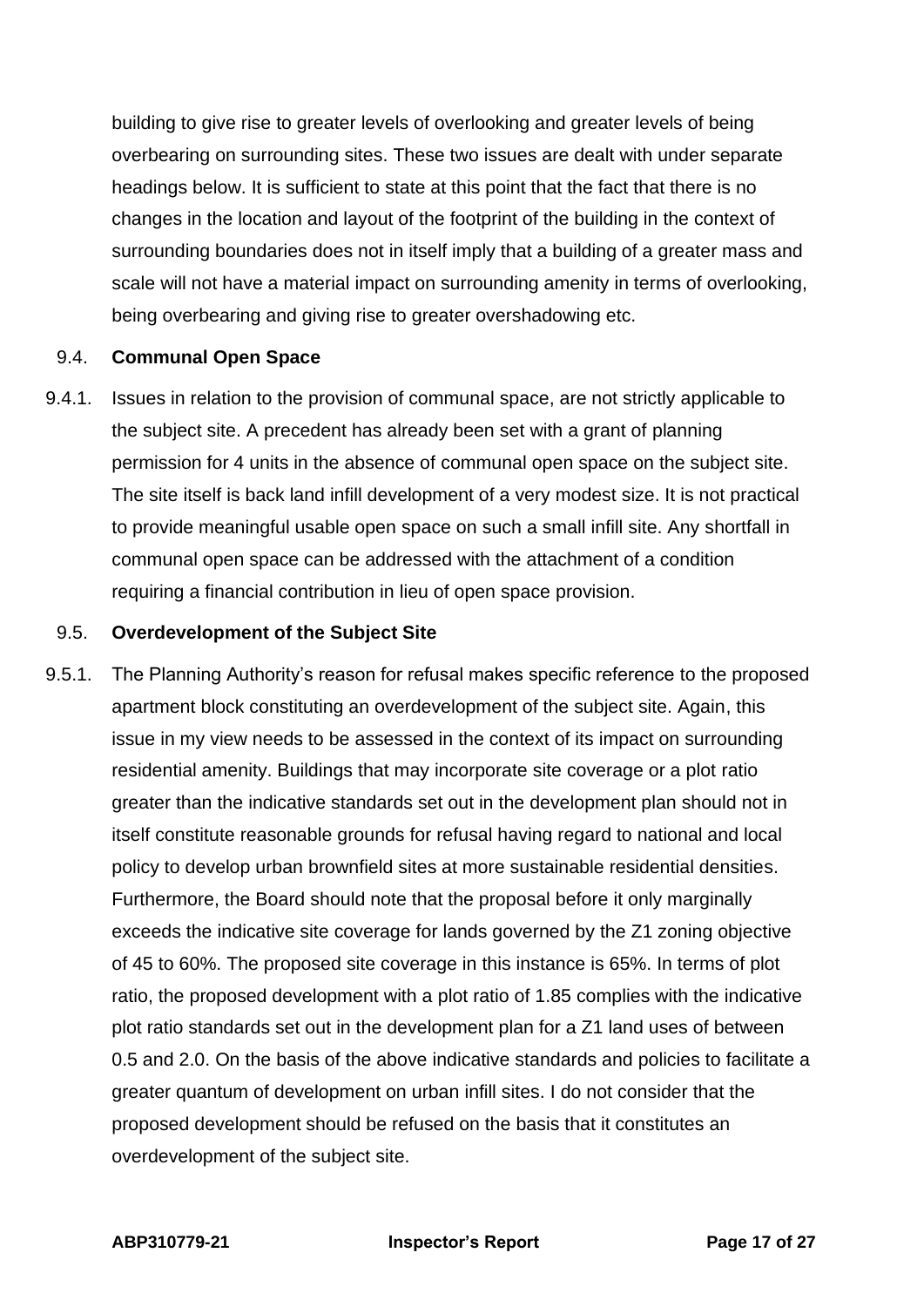#### 9.6. **Loss of Privacy**

- 9.6.1. It is my considered opinion having examined the drawings submitted that this is a relevant pertinent issue in determining the current application before the Board. The applicant has endeavoured to address these concerns by carefully placing the fenestration arrangements on the facades of the building in order to minimise any potential overlooking. The use of glass blocks to serve the dual aspect kitchen and living room areas associated with the one-bedroomed apartments together with the incorporation of selected louvre screens on the southern elevation are laudable attempts to successfully mitigate against the potential of overlooking. However, the four-storey nature of the development submitted to the Planning Authority which incorporate balconies overlooking lands to the west and particularly to the east of the subject site is particularly problematic. Of particular concern is the impact of the proposed development on the lands to the rear of No. 147 Manor Street. The extent of overlooking is likely to arise from the upper floor balconies on the south-eastern elevation of the proposed development is illustrated in the drawings attached to the observation. The observer argues that the proposal will compromise his ability to carry out development of the living room/bathroom extension to the rear of No. 47 Manor Street granted under Reg. Ref. 3403/16 without the rear area of No. 147 being significantly overlooked.<sup>1</sup>
- 9.6.2. There is in my view a somewhat problematic relationship between the provision of balconies at floors 2 and 3 two metres from the eastern boundary of the subject site. It is considered that the provision of balconies at this location will significantly and adversely affect the amenity of property to the east of the subject site. It may also affect the potential to redevelop any lands to the east of the subject site by giving rise to significant overlooking of these backlands.
- 9.6.3. The arguments set out in the grounds of appeal that a precedent has already been set with the provision of a balcony at first floor level is not in my view justifiable. It is clear from the cross-sections submitted in the observation that the potential for overlooking increases exponentially from the proposed upper floor balconies on the surrounding lands below.

<sup>1</sup> The Board will note that the grant of planning permission under Reg. Ref. 3403/16 expired in September, 2021.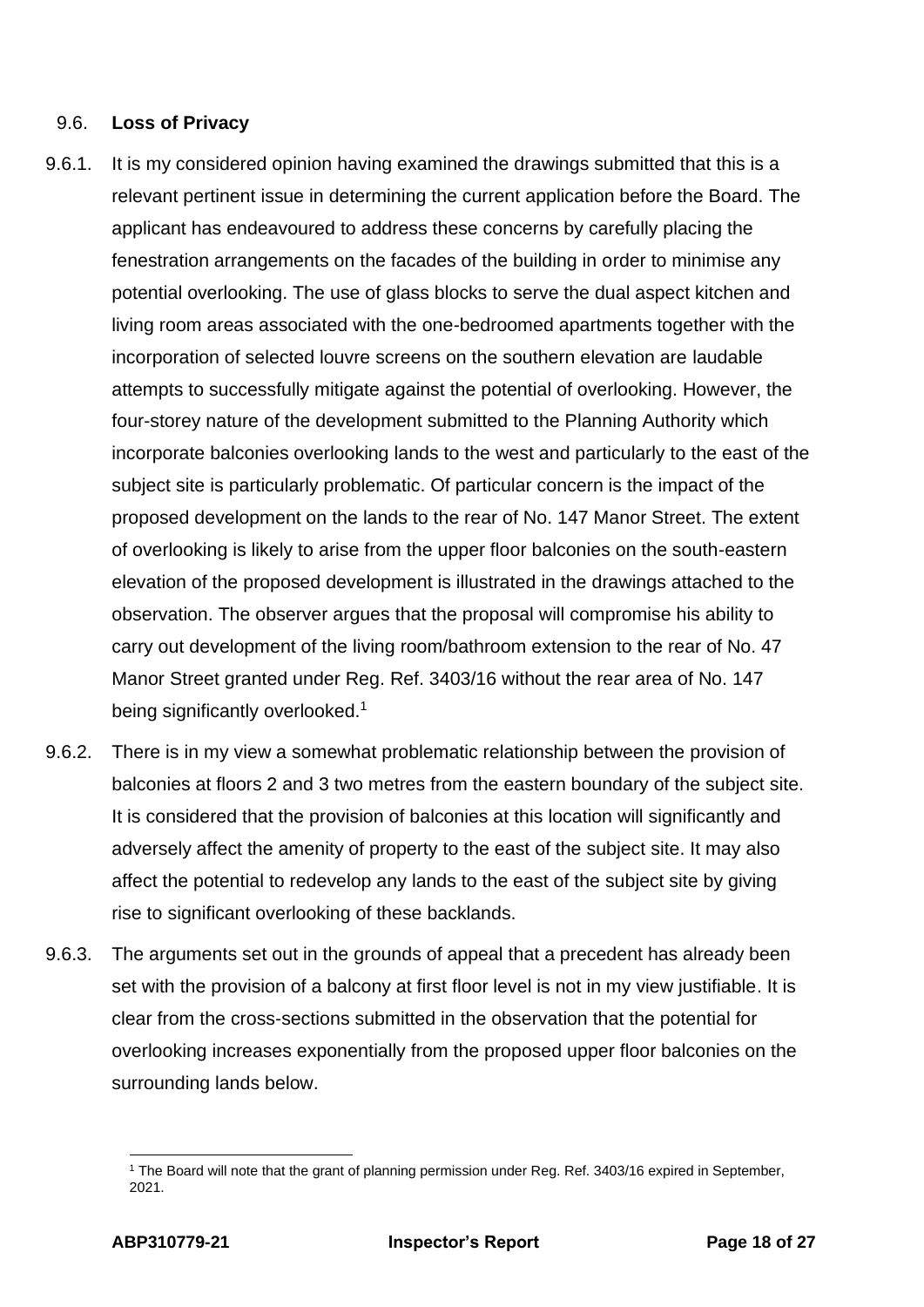9.6.4. The reduction in height along the eastern boundary of the site and the omission of the upper two one-bedroomed apartment indicated in the revised drawings are acceptable from an overlooking point of view. The revised drawings submitted with the appeal essentially mirror the south-eastern elevation as per the permitted development under Reg. Ref. 2087/18. The revised plans as submitted as part of the grounds of appeal for the Board's deliberation would in my view be acceptable in terms of protecting privacy in adjoining residential amenity.

#### 9.7. **Overbearing Issues**

- 9.7.1. In terms of the proposal having an overbearing impact, I would again note the relationship between the buildings proposed and the site boundaries. The proximity of the buildings to the site boundary with the proposed increase in height is somewhat problematic as per the drawings submitted to the Planning Authority. Blank brick gable walls almost 12 metres in height along the northern boundary would have a material impact in terms of being overbearing on the rear yards and rear elevations of buildings fronting onto Prussia Street to the immediate north of the site. It will also have implications in terms of overshadowing and blocking direct sunlight into the rear elevation of buildings fronting onto Prussia Street. This is illustrated in the overshadowing diagram submitted with the planning application. The relationship between the proposed development and the buildings to the south are less problematic due to the more generous separation distances between the buildings in question and the significant reduction in the potential for overshadowing.
- 9.7.2. Again, I consider that the reduction in height of the proposed development by way of the revised drawings submitted with the appeal would successfully address the issue of overbearing by reducing the overall size and scale of the development which creates a better relationship between all buildings being in such close proximity.

#### 9.8. **Visual Impact**

9.8.1. I consider that the Board can discard any concerns regarding visual amenity even in respect of the application submitted to Dublin City Council which sought the provision of a four-storey structure on the subject site. There are numerous examples of infill development in the surrounding area which are of a similar size and scale to that proposed on the subject site. Specifically, I would refer to the construction of student accommodation to the immediate north of the site to four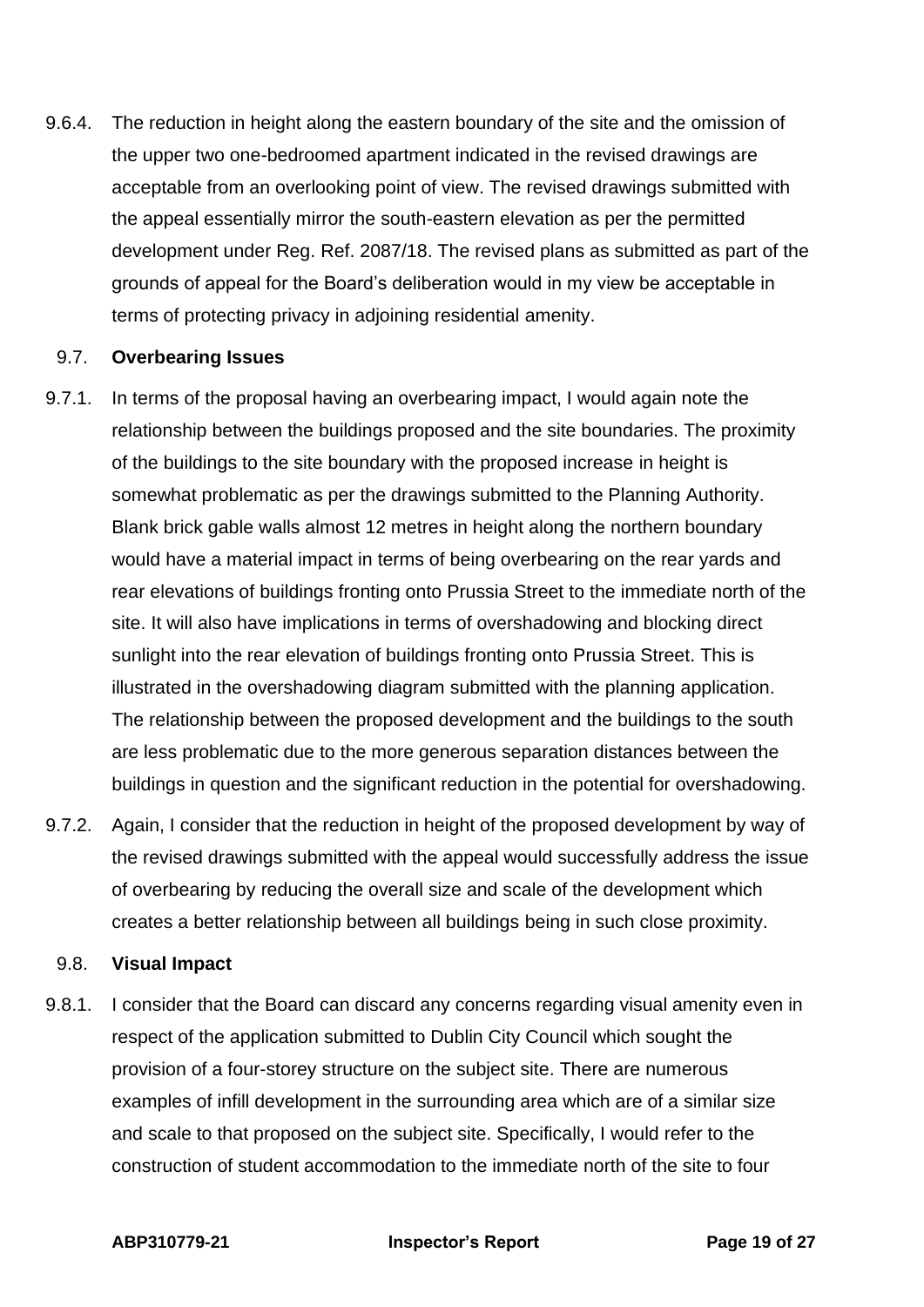storeys in height and the provision of apartment developments on Aughrim Street both of which are four storeys in height (albeit in one instance the fourth floor being set back from the building line and in the other instance the fourth storey being located within the attic space of the building).

9.8.2. Furthermore, I would again refer to strategic policy objectives which seek to provide more compact development and in the case of urban areas to build "upwards" rather than "outwards". In order to realise this objective, it is imperative that Planning Authorities seek more flexible approach in allowing buildings of greater height than the prevailing character of the area. This is particularly the case in an area that does not attract any architectural or conservation status such as the area in which the subject site is located. I would further agree with the appellant's assertion that having regard to the topography of surrounding lands and the general narrowness of the thoroughfares of Prussia Street and Aughrim Street that the proposal being located behind the building line will in no way impact on the visual amenities of the area to any material extent. I therefore consider that even if the Board are minded to refuse planning permission for the proposed development it should not rely on any concerns in respect of visual amenity.

#### 9.9. **Revised Drawings Submitted with the Appeal**

9.9.1. Arising from my assessment above I consider that the proposed four-storey structure as submitted to the Planning Authority for its deliberation is fully in accordance with recently adopted policies which seeks to develop urban infill sites at more sustainable densities and is therefore acceptable in principle. However, a more detailed evaluation of the proposal leads to the conclusion that the modest size of the site and the surrounding nature of the immediate built environment results in a building that is four storeys in height having a problematic relationship with surrounding lands in terms of protecting residential amenity primarily through loss of privacy and having an overbearing impact. However, I consider the revised drawings submitted by way of appeal successfully addresses these concerns and results in a building which would not give rise to material and adverse impacts on surrounding residential amenity. I note that the observation submitted expresses concerns that any revised drawings submitted by way of the grounds of appeal should be rejected by the Board and any such proposal should be the subject of a new and separate planning application. I consider that the applicant in this instance is entitled to submit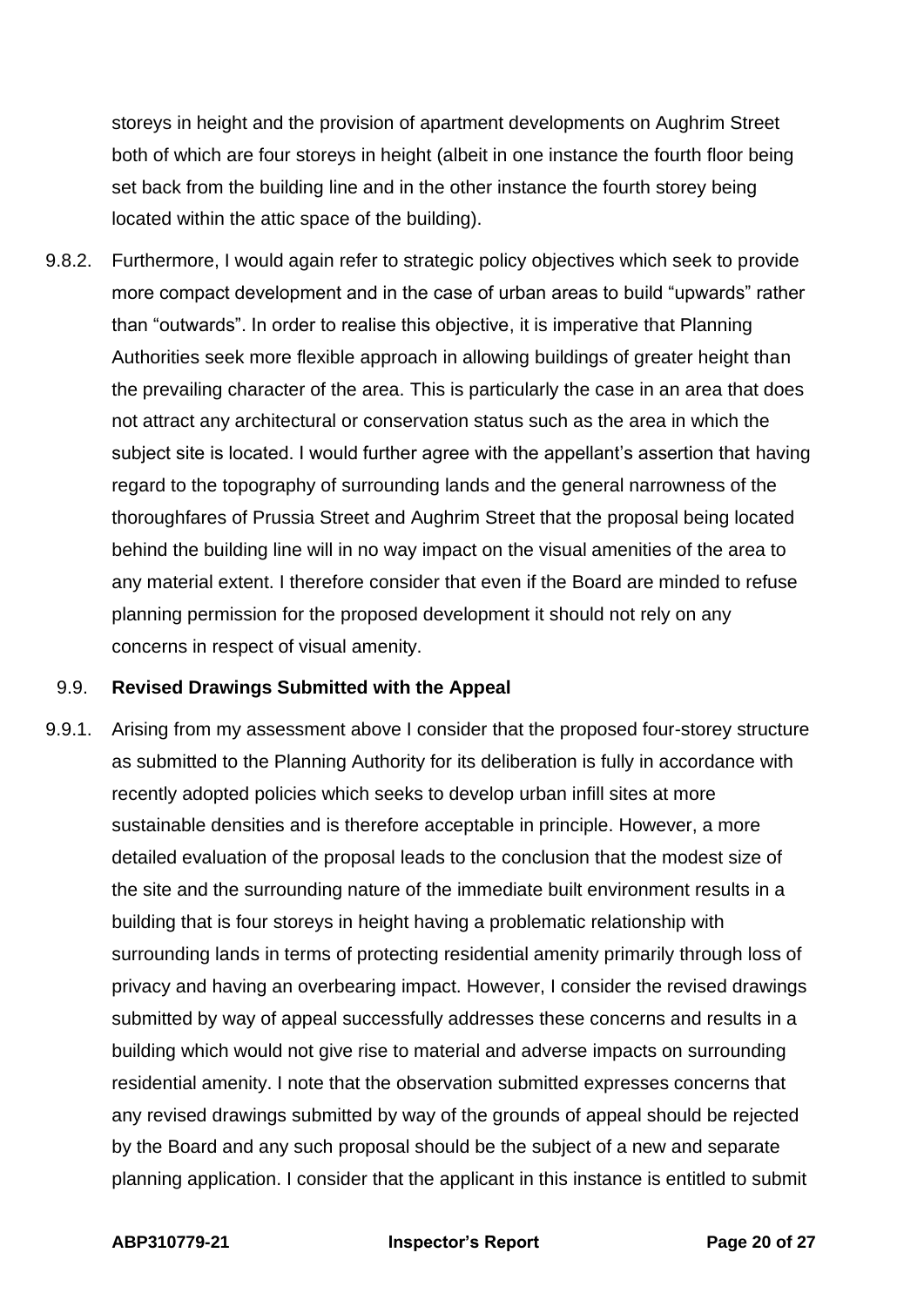a revised more modest proposal to the Board for consideration without the requirement to submit a new application. It would in my view be appropriate that the Board could alter the development by way of condition in order to ensure that surrounding amenities are protected. I have assessed the revised drawings in the context of surrounding residential amenity and in accordance with the proper planning and sustainable development of the area. And it is my considered opinion that the revised drawings successfully address any such concerns. I therefore recommend that the Board grant planning permission for the proposed development as per the revised drawings submitted to it on the  $7<sup>th</sup>$  July, 2021.

# <span id="page-20-0"></span>10.0 **Appropriate Assessment**

The nearest designated Natura 2000 site at its closet point is c.3 kilometres to the east. I note the urban location of the site and the lack of direct connections with regard to the source – pathway – receptor model and have had particular regard to the modest scale of the proposed development which relates to an urban infill development on a site c.0.02 hectares in size. On this basis it is reasonable to conclude based on the information available, which I consider adequate in order to issue a screening determination, that the development, individually or in combination with other plans or projects would not be likely to have a significant effect on any European site in the wider area in view of those site's conservation objectives and therefore a Stage 2 Appropriate Assessment (and the submission of an NIS) is therefore not required.

## <span id="page-20-1"></span>11.0 **Decision**

Grant planning permission for the proposed development based on the reasons and considerations set out below.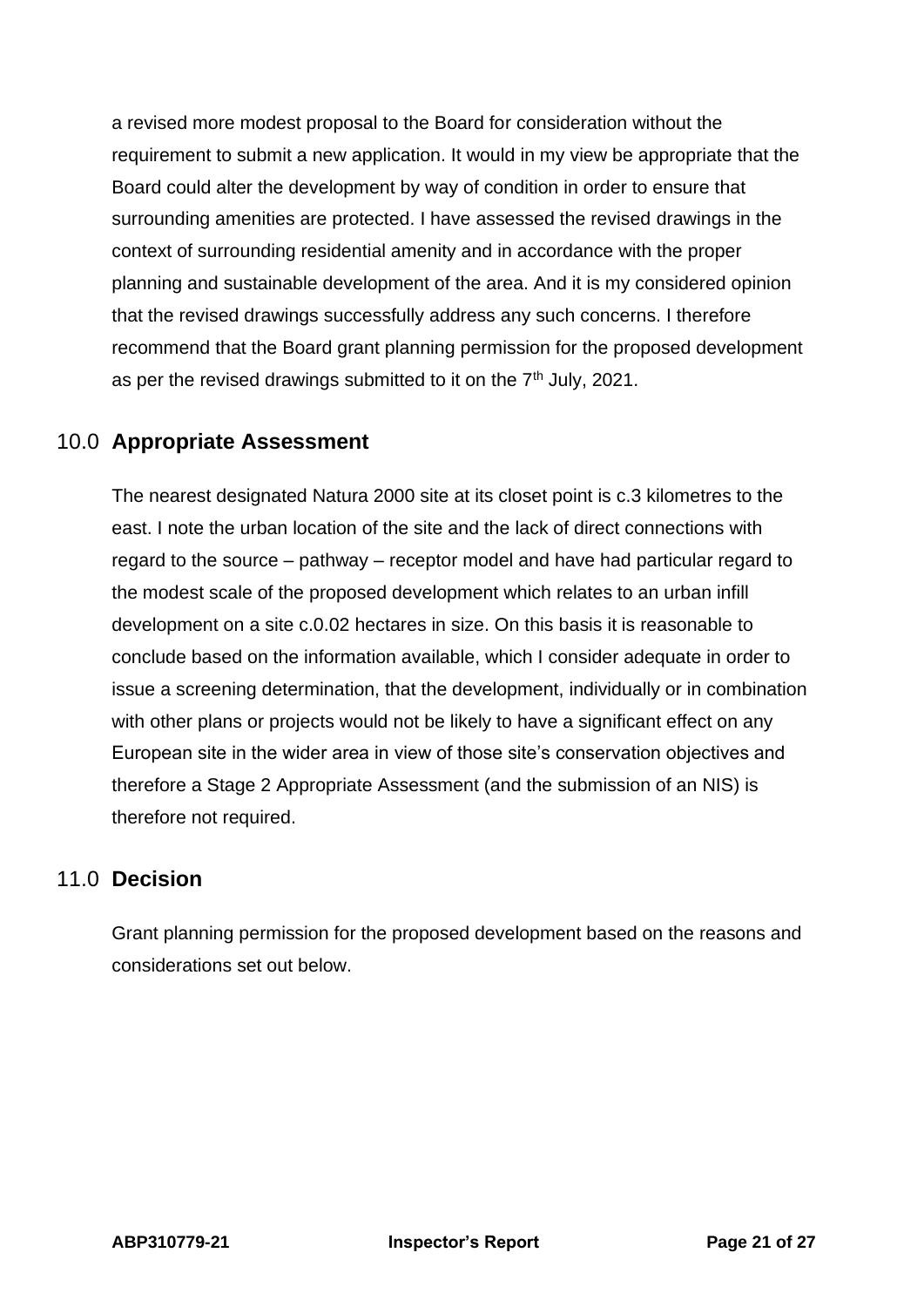# <span id="page-21-0"></span>12.0 **Reasons and Considerations**

Having regard to the Z1 zoning objective pertaining to the site and the policies and provisions contained in the National Planning Framework, the Sustainable Urban Housing Design Standards for New Apartments – Guidelines for Planning Authorities (March 2018) which seek to provide urban development including residential development at more compact and sustainable densities in order to enable people to live nearer where jobs and services are located, it is considered that the proposed development, subject to conditions set out below, would not seriously injure the amenities of the area or of property in the vicinity, would not be prejudicial to public health and would generally be acceptable in terms of traffic safety and convenience. The proposed development would, therefore, be in accordance with the proper planning and sustainable development of the area.

## <span id="page-21-1"></span>13.0 **Conditions**

1. The development shall be carried out and completed in accordance with the plans and particulars lodged with the application, as amended by the plans and particulars received by An Bord Pleanála on the 7<sup>th</sup> day of July, 2021 except as may otherwise be required in order to comply with the following conditions. Where such conditions require details to be agreed with the planning authority, the developer shall agree such details in writing with the planning authority prior to the commencement of development and the development shall be carried out and completed in accordance with the agreed particulars.

**Reason:** In the interest of clarity.

2. Details of the materials, colours and textures of all the external finishes to the proposed apartment blocks shall be submitted to, and agreed in writing with, the planning authority prior to the commencement of development.

**Reason:** In the interest of visual amenity.

13.4. Water supply and drainage arrangements, including the disposal of surface water, shall comply with the requirements of the planning authority for such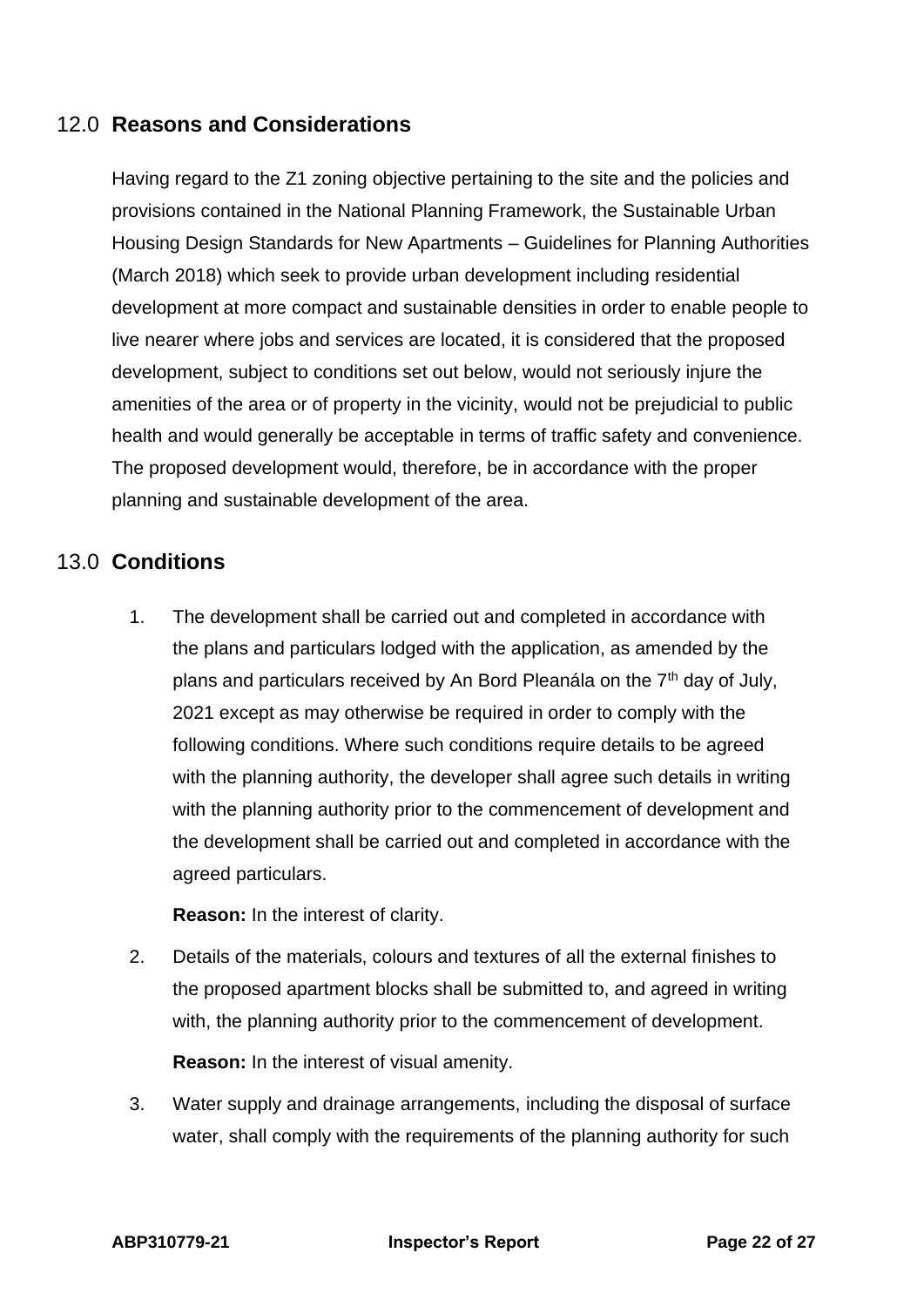works.

**Reason:** To ensure adequate servicing of the development, and to prevent pollution.

4. The applicant or developer shall enter into water and/or wastewater connection agreements with Irish Water prior to the commencement of this development.

<span id="page-22-0"></span>**Reason:** In the interest of orderly development.

5. Construction and demolition waste shall be managed in accordance with a construction waste and demolition management plan, which shall be submitted to, and agreed in writing with, the planning authority prior to commencement of development. This plan shall be prepared in accordance with the "Best Practice Guidelines on the Preparation of Waste Management Plans for Construction and Demolition Projects", published by the Department of the Environment, Heritage and Local Government in July 2006. The plan shall include details of waste to be generated during site clearance and construction phases, and details of the methods and locations to be employed for the prevention, minimisation, recovery and disposal of this material in accordance with the provision of the Waste Management Plan for the Region in which the site is situated.

**Reason:** In the interest of sustainable waste management.

6. Prior to the commencement of development, and on the appointment of a contractor, a Construction Management Plan shall be submitted to the planning authority for written agreement. This plan shall provide details of intended construction practice for the development, including traffic management, hours of working, noise management measures, off-site disposal of construction/demolition waste and access arrangements for labour, plant and materials, including the location of plant and machinery compounds.

**Reason:** In the interest of orderly development and to protect residential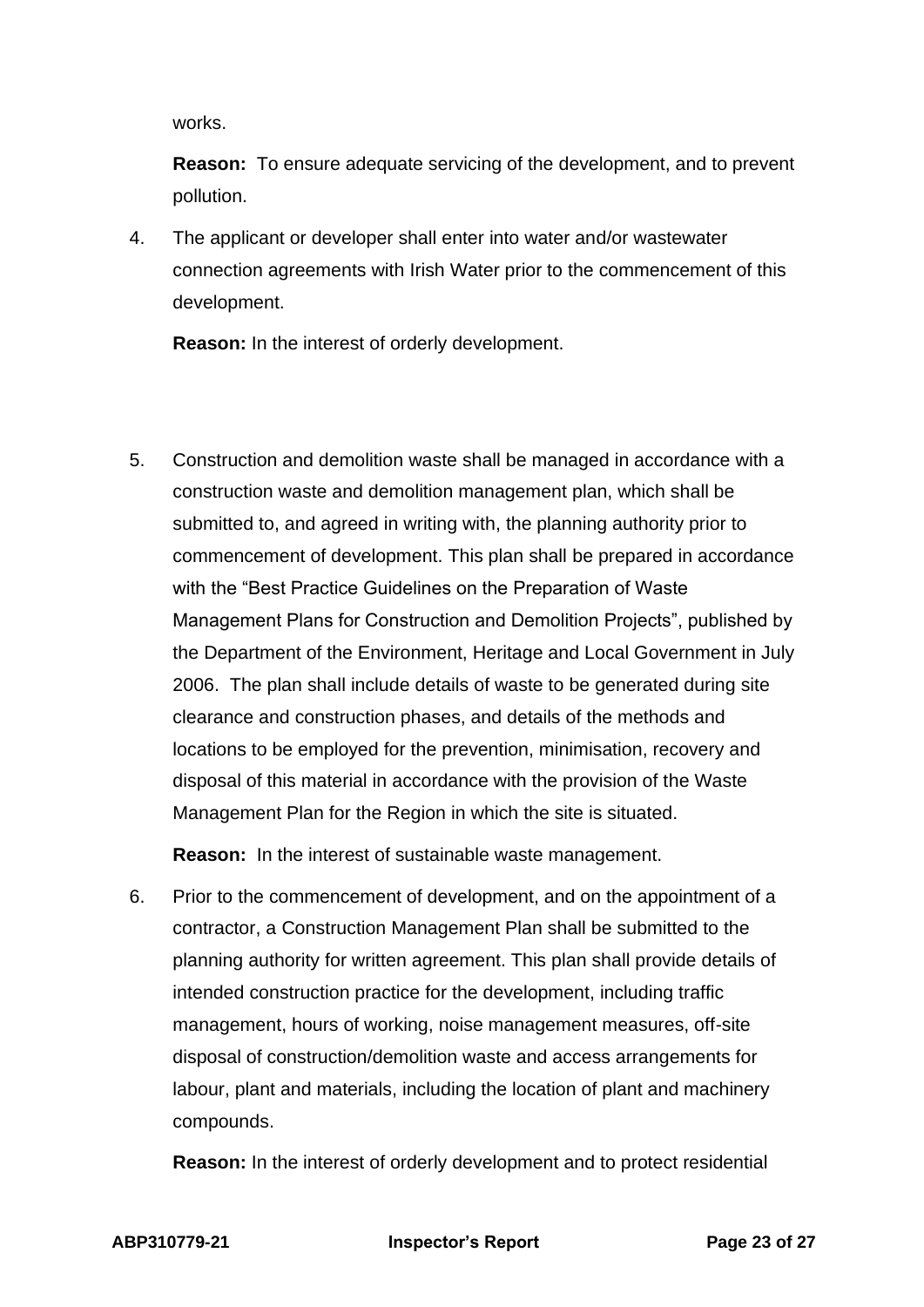amenity.

7. Cycle parking shall be secure, well lit and sheltered. Cycle parking shall be in situ prior to the occupation of the development details of which shall be agreed in writing with the planning authority prior to the commencement of development.

Reason: To provide adequate and usable cycle parking.

8. All service cables associated with the proposed development (such as electrical, telecommunications and communal television) shall be located underground. Ducting shall be provided by the developer to facilitate the provision of broadband infrastructure within the proposed development. All existing over ground cables shall be relocated underground as part of the site development works.

**Reason:** In the interests of visual and residential amenity.

9. Site development and building works shall be carried out only between the hours of 0700 to 1800 hours Mondays to Fridays inclusive, between 0800 hours and 1400 hours on Saturdays and not at all on Sundays and public holidays. Deviations from these times will only be allowed in exceptional circumstances where prior written approval has been received from the planning authority.

**Reason:** In order to safeguard residential amenities of property in the vicinity.

10. Site development and construction works shall be carried out in such a manner so as to ensure that adjoining streets are kept clear of debris, soil and other material and if the need arises for cleaning works to be carried on adjoining public roads the said cleaning works shall be carried out at the developer's expense.

**Reason:** To ensure that adjoining roadways are kept in a clean and safe condition during construction works and in the interest of orderly development.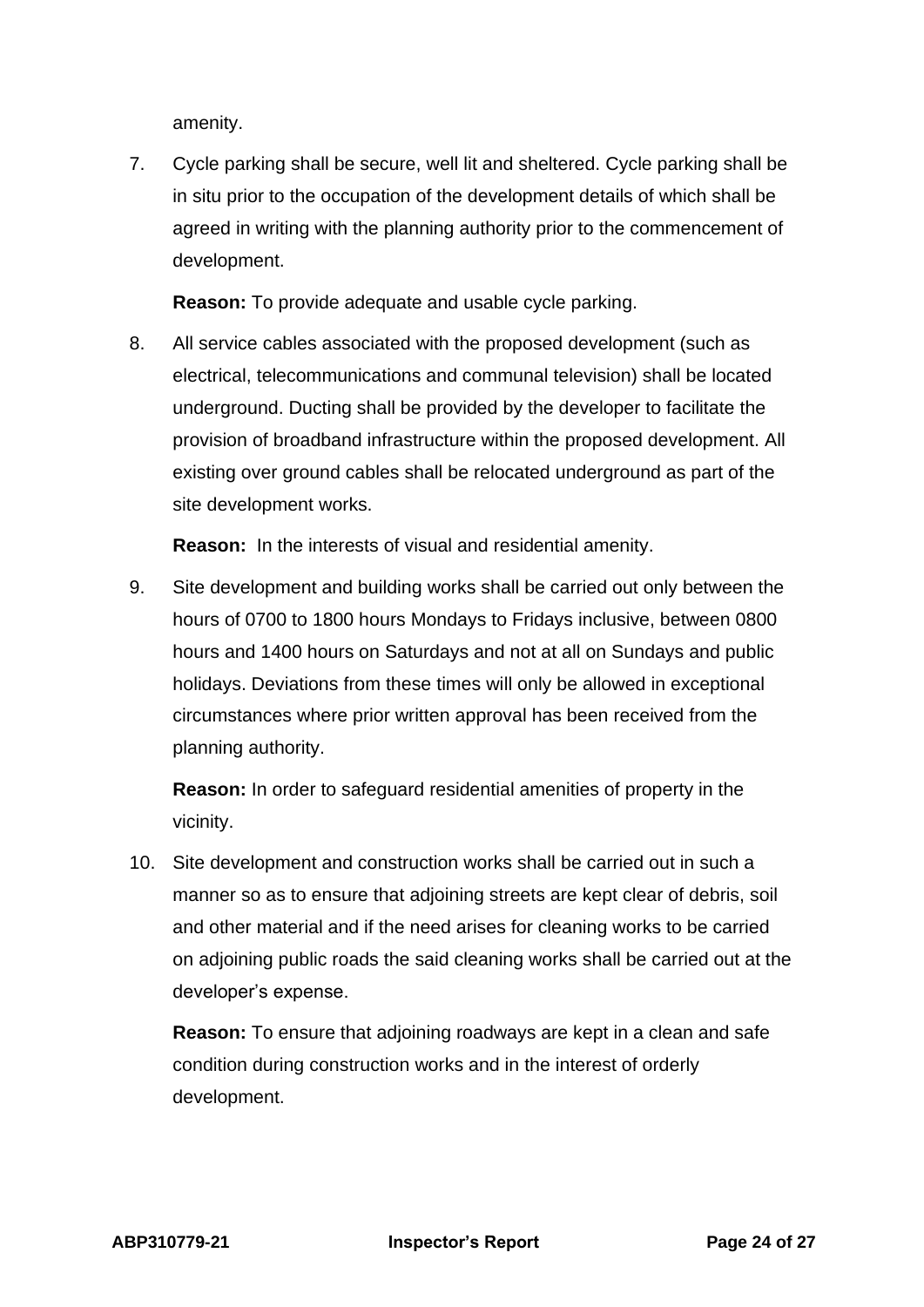11. The naming and numbering of the scheme shall be agreed in writing with the planning authority prior to the occupation of the units.

**Reason:** In the interest of orderly street numbering.

- 12. The developer shall facilitate the archaeological appraisal of the site and shall provide for the preservation, recording and protection of archaeological materials or features which may exist within the site. In this regard, the developer shall:
	- (a) notify the planning authority in writing at least four weeks prior to the commencement of any site operation (including hydrological and geotechnical investigations) relating to the proposed development, and
	- (b) employ a suitably-qualified archaeologist prior to the commencement of development. The archaeologist shall assess the site and monitor all site development works.

The assessment shall address the following issues:

- (i) the nature and location of archaeological material on the site, and
- (ii) the impact of the proposed development on such archaeological material.

A report, containing the results of the assessment, shall be submitted to the planning authority and, arising from this assessment, the developer shall agree in writing with the planning authority details regarding any further archaeological requirements (including, if necessary, archaeological excavation) prior to commencement of construction works.

In default of agreement on any of these requirements, the matter shall be referred to An Bord Pleanála for determination.

**Reason:** In order to conserve the archaeological heritage of the area and to secure the preservation (in-situ or by record) and protection of any archaeological remains that may exist within the site.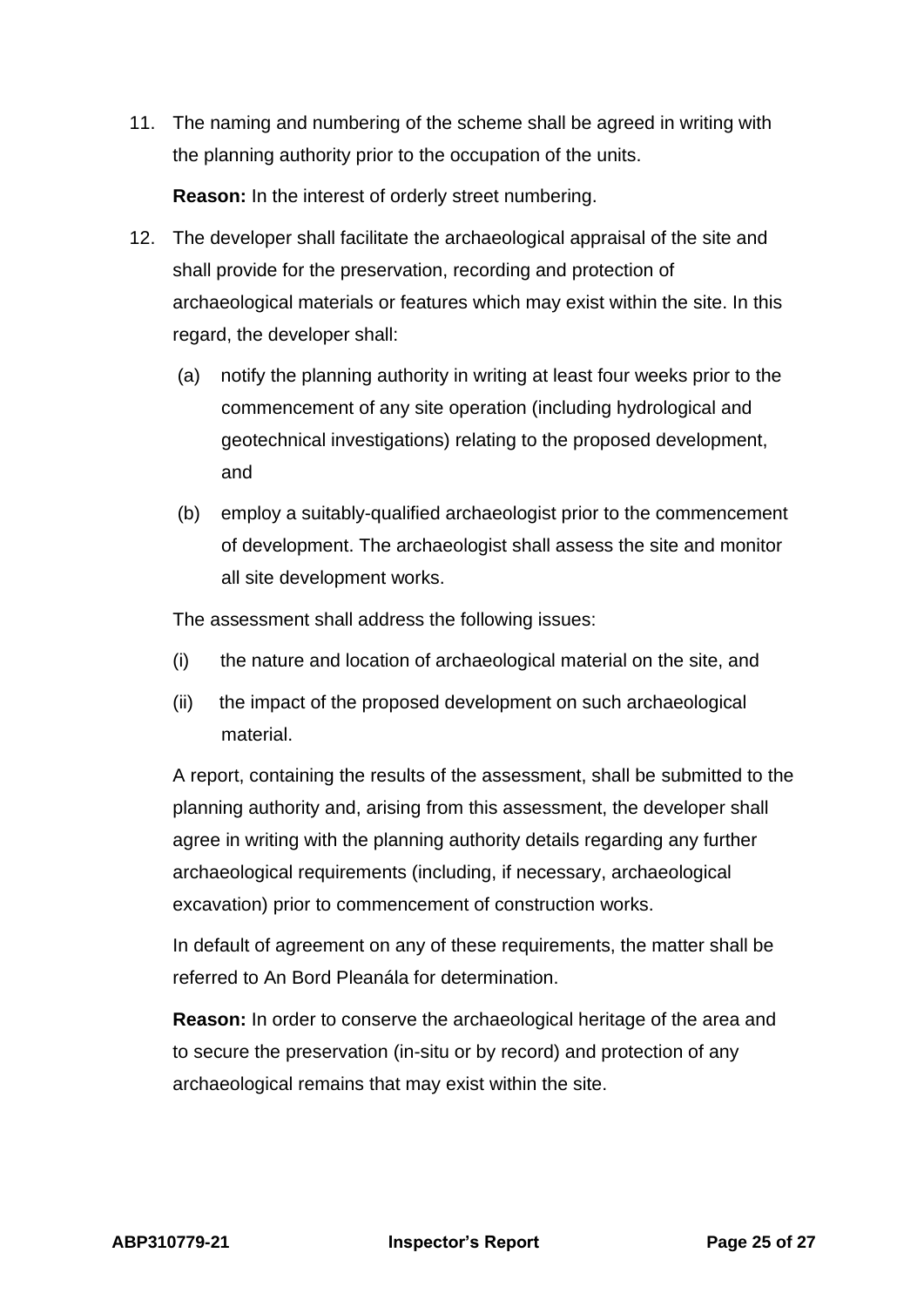13. No additional development shall take place above roof parapet level, including lift motor enclosures, air handling equipment, storage tanks, ducts or other external plant, telecommunication aerials, antennas or equipment, unless authorised by a further grant of planning permission.

**Reason:** To protect the residential amenities of property in the vicinity and the visual amenities of the area.

14. The developer shall pay to the planning authority a financial contribution in respect of public infrastructure and facilities benefiting development in the area of the planning authority that is provided or intended to be provided by or on behalf of the authority in accordance with the terms of the Development Contribution Scheme made under section 48 of the Planning and Development Act 2000, as amended. The contribution shall be paid prior to commencement of development or in such phased payments as the planning authority may facilitate and shall be subject to any applicable indexation provisions of the Scheme at the time of payment. Details of the application of the terms of the Scheme shall be agreed between the planning authority and the developer or, in default of such agreement, the matter shall be referred to An Bord Pleanála to determine the proper application of the terms of the Scheme.

**Reason:** It is a requirement of the Planning and Development Act 2000, as amended, that a condition requiring a contribution in accordance with the Development Contribution Scheme made under section 48 of the Act be applied to the permission.

15. The developer shall pay to the planning authority a financial contribution in respect of the Luas Crosscity line in accordance with the terms of the Supplementary Development Contribution Scheme made by the planning authority under section 49 of the Planning and Development Act 2000, as amended. The contribution shall be paid prior to commencement of development or in such phased payments as the planning authority may facilitate and shall be subject to any applicable indexation provisions of the Scheme at the time of payment. Details of the application of the terms of the Scheme shall be agreed between the planning authority and the